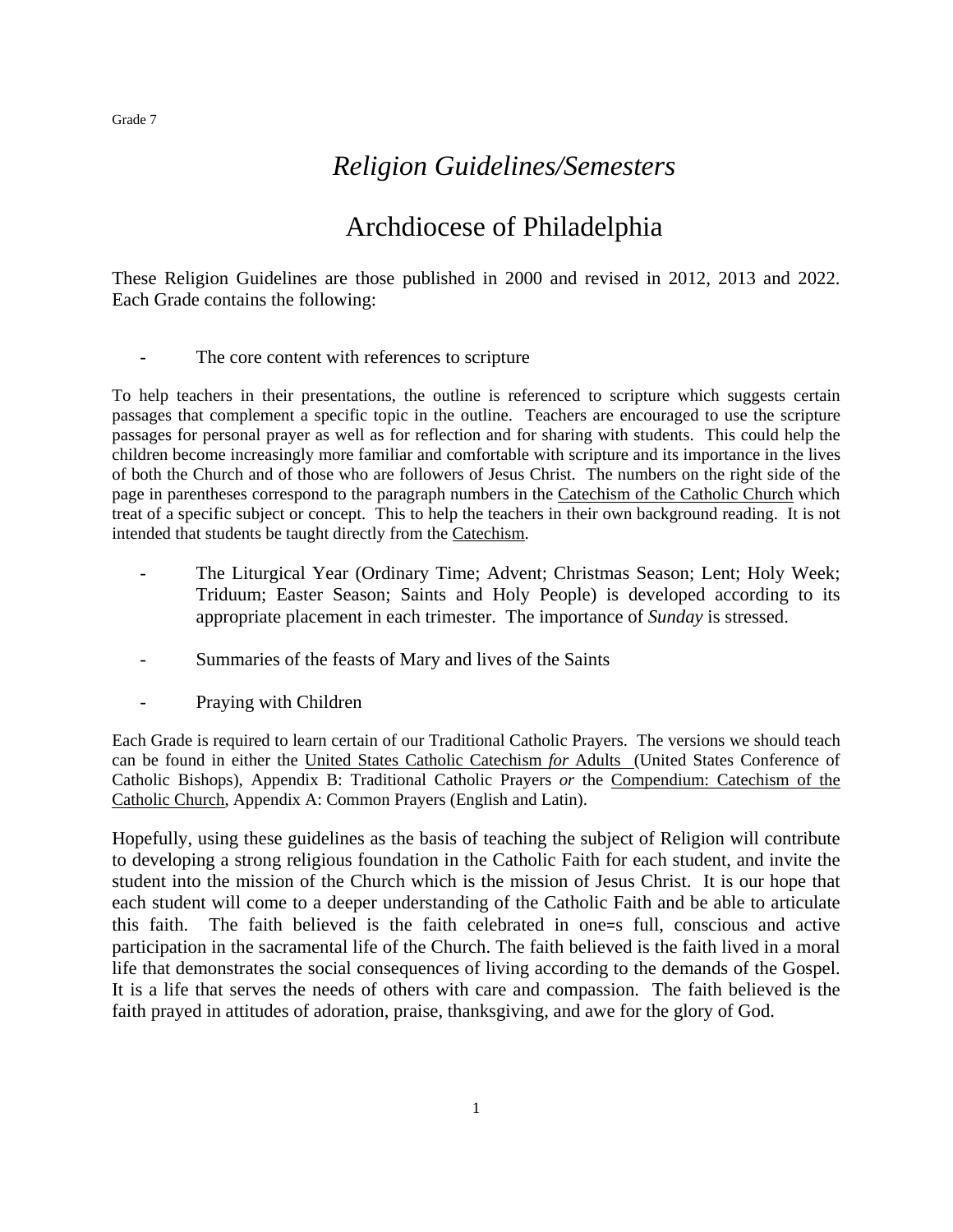# *First Semester*

# **I. NEW TESTAMENT** (124) A. TOTAL NUMBER OF BOOKS (27 Books) B. KINDS OF BOOKS 1. The Gospels (4) (125, 126) a. Definition b. Origin and Purpose c. Number and Names d. Synoptic Gospels (3) 1) Definition 2) Number and names 2. The Acts of the Apostles

- a. Definition
- b. Author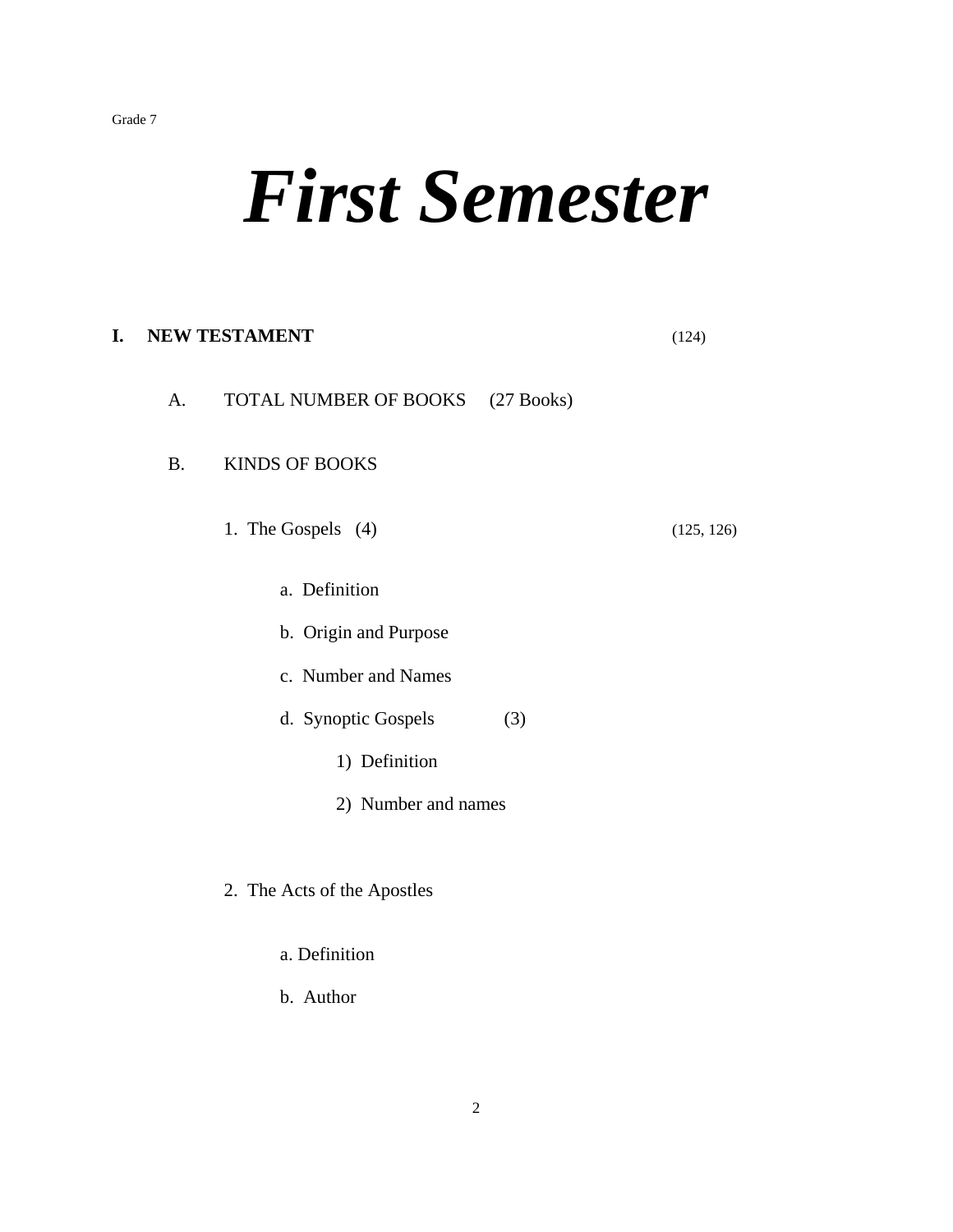#### 3. The Letters / Epistles

- a. Definition
- b. Purpose
- c. Number (21)
- d. Authors
	- 1) The Letters of Paul (13) 2) The Letters of Peter (2) 3) The Letters of John (3) 4) The Letter of James (1) 5) The Letter of Jude (1) 6) The Letter to the Hebrews (Anonymous author)

#### 4. Revelation

- a. Definition
- b. Author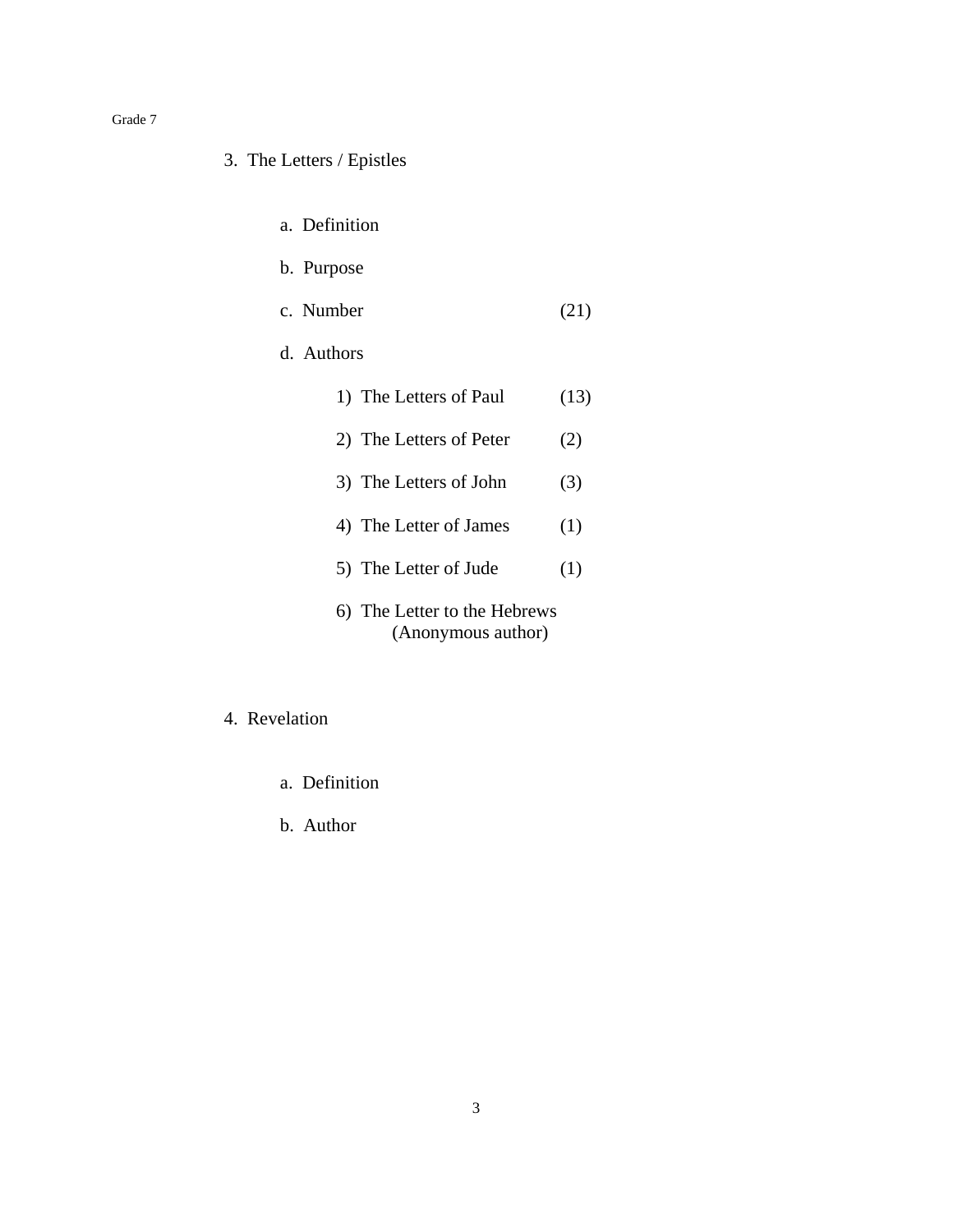|--|--|

| П. | <b>JESUS</b>    |                                                          | $(430-35)$                        |
|----|-----------------|----------------------------------------------------------|-----------------------------------|
|    |                 | Jesus means AGod saves.@                                 |                                   |
|    | A.              | IN THE BEGINNING WAS THE WORD<br>AND THE WORD WAS GOD.   | Jn. 1:1                           |
|    | <b>B.</b>       | THE WORD BECAME FLESH AND<br>MADE HIS DWELLING AMONG US. | Jn. 1:14, (456, 484-86)           |
|    |                 | 1. Annunciation                                          | Lk. 1:26-38, (484)                |
|    |                 | 2. Incarnation                                           | Jn. 1:14, (461-63)                |
|    |                 | 3. Birth                                                 | Is. 7:10-14, (487-89,<br>$502-07$ |
|    |                 | 4. Role of Joseph                                        | Mt. 1:18-25                       |
|    | $\mathcal{C}$ . | <b>INFANCY NARRATIVES</b>                                | $(525-30)$                        |
|    |                 | 1. Matthew                                               | Mt. 1, 2                          |
|    |                 | 2. Luke                                                  | Lk. 1, 2                          |
|    | D.              | <b>CHILDHOOD OF JESUS</b>                                | Lk. 2:41-52, (530-34)             |
|    | Ε.              | BEGINNING OF PUBLIC LIFE AND MINISTRY                    | $(535-70)$                        |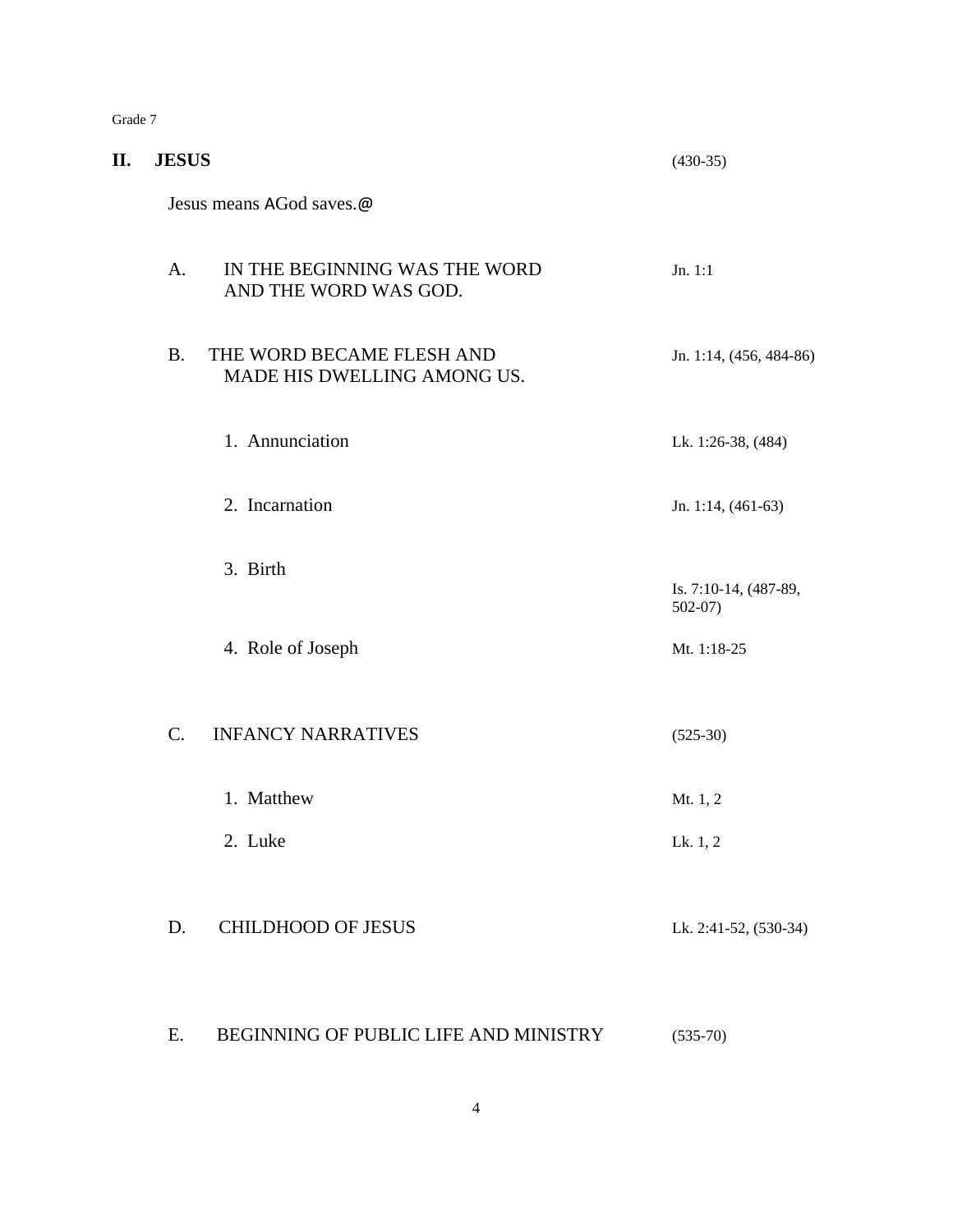| 1. Role of John the Baptist  | Lk. $3:1-18$ , $(523)$   |
|------------------------------|--------------------------|
| 2. Temptations in the desert | Lk. $4:1-13$             |
| 3. Call of the disciples     | Mk. 1:14-22, Jn. 1:35-51 |
| 4. Marriage Feast of Cana    | Jn. 2:1-11, $(1613)$     |

## F. JESUS SEEN IN VARIOUS ROLES

1. Jesus, the *Teacher*

| a. Taught in parables                | (546)                                |
|--------------------------------------|--------------------------------------|
| 1) Of the Kingdom of God             | Mk. 4:30-34, 13:24-46,<br>$(543-46)$ |
| 2) Of mercy and forgiveness          | Lk. 15:4-7, 15:8-32                  |
| 3) On the Second Coming<br>of Christ | Mk. 25:1-13                          |
| 4) On prayer                         | Lk. $18:1-8$                         |
| b. Taught with authority             | Mk. 1:22                             |
| 1) In the synagogue                  | Lk. 4:18                             |
| 2) In the Temple                     | Jn. 8:54-59, 10:23B30                |
| 3) Laws - Love and the Beatitudes    | Mt. 5:1-12, 22:37-39<br>$(1716-24)$  |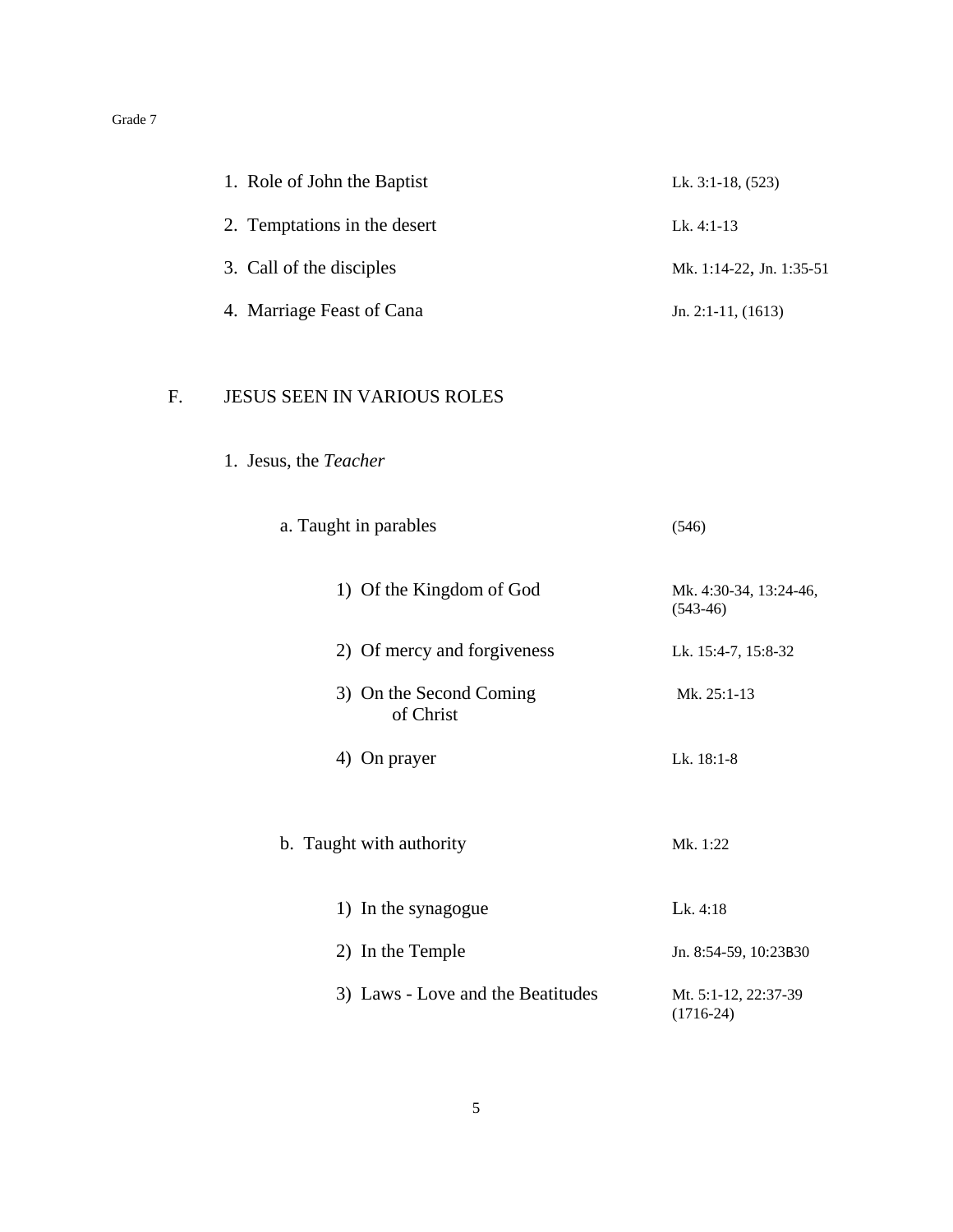| 2. Jesus, the Healer                                                                   |                                                     |
|----------------------------------------------------------------------------------------|-----------------------------------------------------|
| a. Physical healings<br>b. Physical and spiritual<br>healings<br>c. Spiritual healings | Mk. 10:46-52<br>Mk. 9:8-26<br>Mk. 16:9, Lk. 5:17-26 |
| 3. Jesus, the Reconciler                                                               |                                                     |
| a. Forgives sins                                                                       | Lk. 22:54-62                                        |
| b. Urges reconciliation                                                                |                                                     |
| 1) With friends                                                                        | Mt. 5:23-24                                         |
| 2) With enemies                                                                        | Mt. 5:43-44                                         |
| 4. Jesus, the Lover of All People                                                      |                                                     |
| a. The poor                                                                            |                                                     |
| 1) Feeds the multitude                                                                 | Mk. 6:34-44                                         |
| 2) Praises poor widow                                                                  | Lk. 21:1-4                                          |
| b. Women                                                                               |                                                     |
| 1) The Samaritan woman                                                                 | Jn. 4:4-42                                          |
| 2) Jairus=s Daughter                                                                   | Lk. 8:40-56                                         |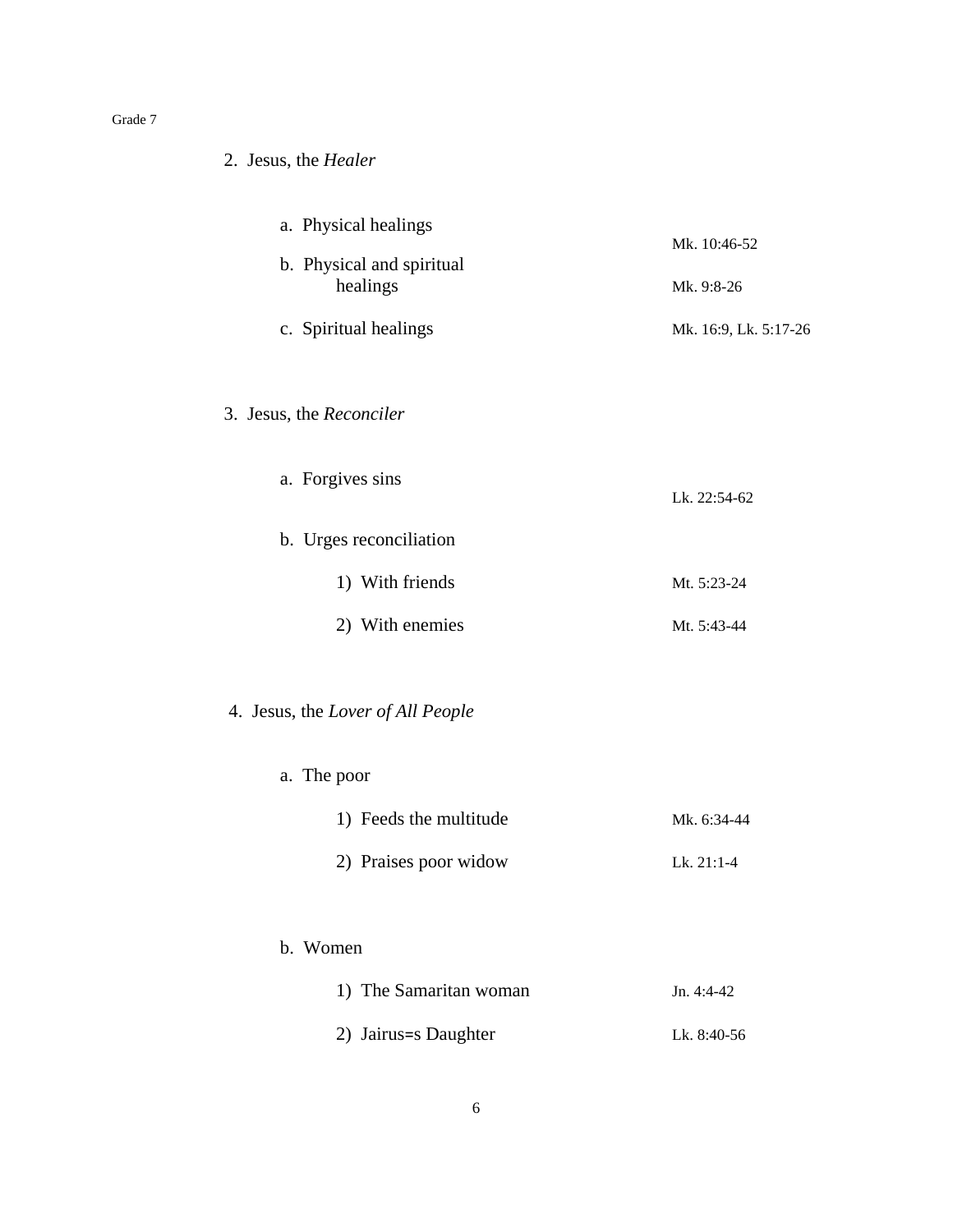| c. | <b>Outcasts</b> |
|----|-----------------|
|    |                 |

| 1) Lepers     | Lk. 17:11-19 |
|---------------|--------------|
| 2) Foreigners | Mt. $8:5-13$ |
|               |              |

d. Sinners (588-89) 1) Tax collectors Lk. 19:1-10 2) The Sinful Woman Lk. 7:36-50

#### e. Friends

| 1) Beloved disciples     | Jn. 13:23-35   |
|--------------------------|----------------|
| 2) Martha, Mary, Lazarus | Jn. $11:1 -44$ |

- 5. Jesus, the *Man of Prayer* (2598-2616)
	- a. Prayed to his Father (ABBA) Mk. 6:5-15 b. Prayed frequently Mk. 1:35 c. Prayed in his agony Lk. 22:39-46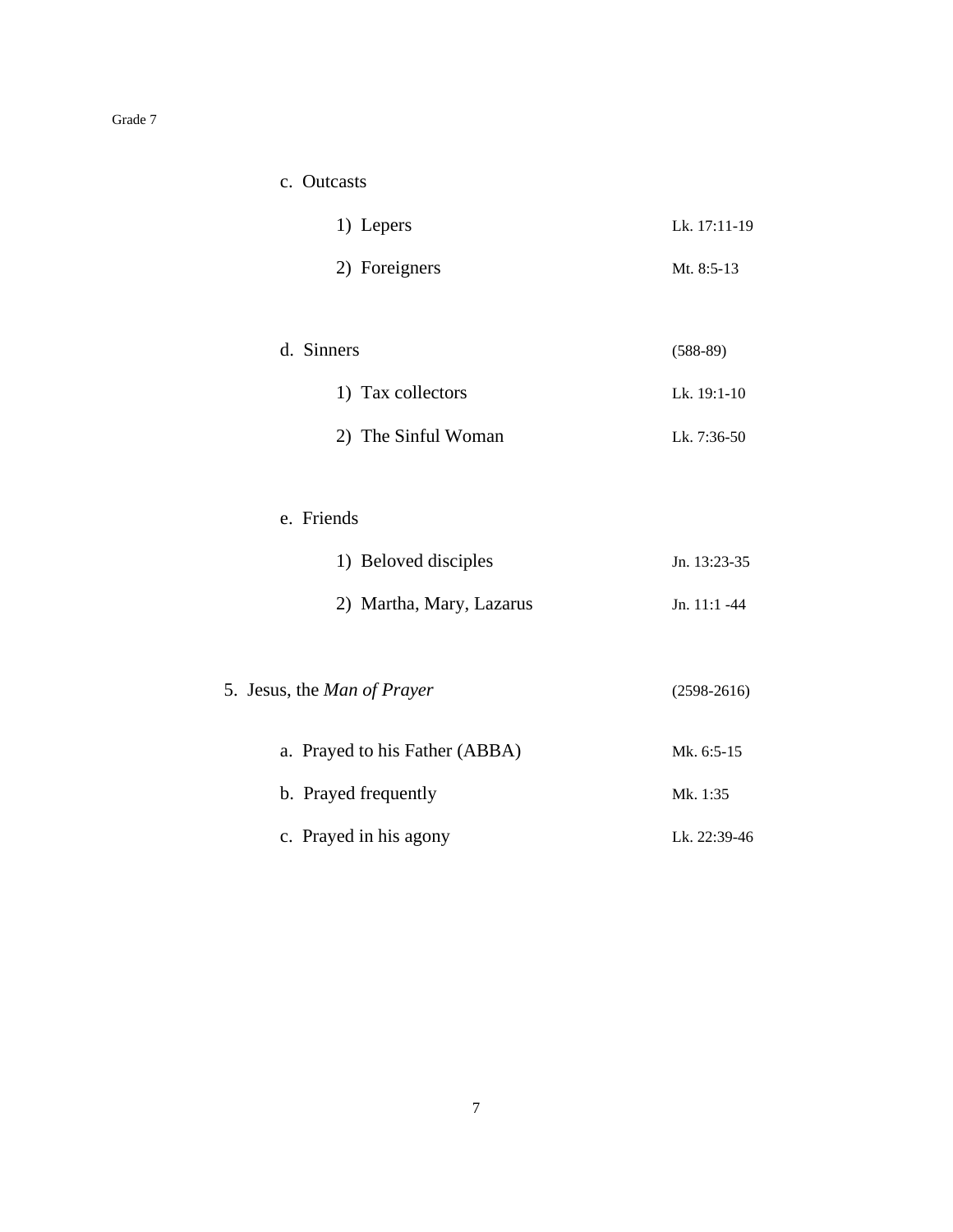| G. | PASSION AND DEATH OF JESUS CHRIST                         | $(571-73)$                                                  |
|----|-----------------------------------------------------------|-------------------------------------------------------------|
|    | Teach this section using the appropriate Synoptic Gospel: |                                                             |
|    | Cycle A - St. Matthew                                     |                                                             |
|    | Cycle B - St. Mark                                        |                                                             |
|    | Cycle C - St. Luke                                        |                                                             |
|    | Use the Gospel of John each year.                         |                                                             |
|    | 1. Triumphal entry into Jerusalem                         | Mt. 21:1-11<br>Mk. 11:1-11<br>Lk. 19:28-40<br>Jn. 12:12-19  |
|    | 2. Betrayal by Judas                                      | Mt. 26:14-16<br>Mk. 14:10-11<br>Lk. 22:1-6                  |
|    | 3. Last Supper                                            | Mt. 26:17-35<br>Mk. 14:12-31<br>Lk. 22:7-38                 |
|    | 4. Last Discourse                                         | Jn. 13 - 17                                                 |
|    | a. Washing of the feet                                    | Jn. 13:1-17                                                 |
|    | b. The Betrayal                                           | Jn. 13:18-30                                                |
|    | 5. Agony in the Garden                                    | Mt. 26:36-46<br>Mk. 14:32-42<br>Lk. 22:39-46                |
|    | 6. Arrest                                                 | Mt. 26:47-56<br>Mk. 14:43-52<br>Lk. 22:47-53<br>Jn. 18:1-13 |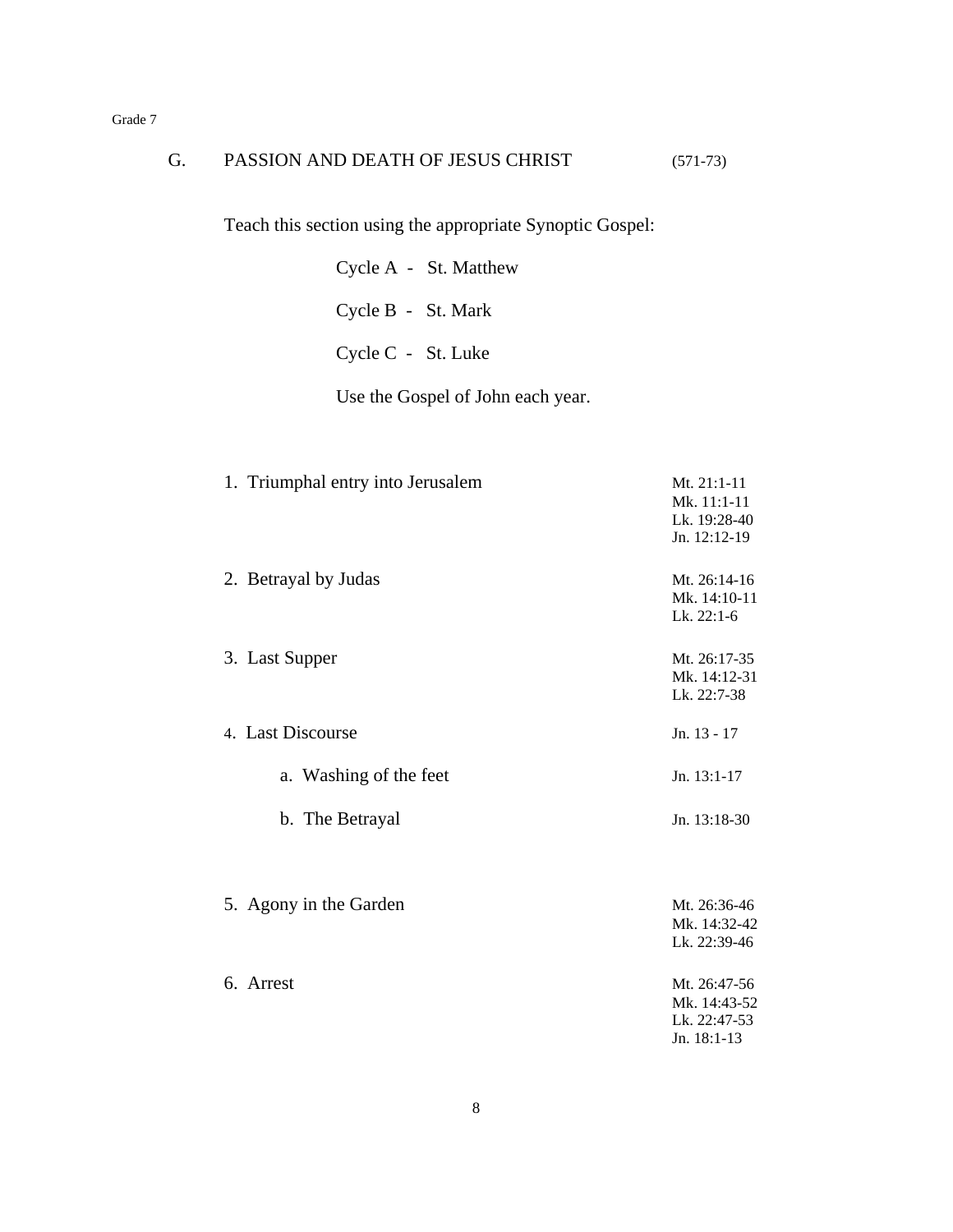|    | 7. Trial                               | Mt. 26:57-68<br>Mk. 14:53-65<br>Lk. 22:63-71<br>Jn. 18:19B40 |
|----|----------------------------------------|--------------------------------------------------------------|
|    | 8. Peter's denial                      | Mt. 26:69-75<br>Mk. 14:66-72<br>Lk. 22:54-62                 |
|    | 9. Jesus before Pilate                 | Mt. 27:11-26<br>Mk. 15:1-15<br>Lk. 23:1-25                   |
|    | 10. Scourging and crowning with thorns | Mt. 27:26-31<br>Mk. 15:15-20<br>Jn. 19:1-16                  |
|    | 11. The Way of the Cross               | Mt. 27:32-34<br>Mk. 15:20-21<br>Lk. 23:26-31                 |
|    | 12. The Crucifixion                    | Mt. 27:35-44<br>Mk. 15:22-32<br>Lk. 23:32-43<br>Jn. 19:16-29 |
|    | 13. The Death of Jesus                 | Mt. 27:45-56<br>Mk. 15:33-51<br>Lk. 23:44-49<br>Jn. 19:3-37  |
|    | 14. The Burial of Jesus                | Mt. 27:57-66<br>Mk. 15:42-47<br>Lk. 23:50-56<br>Jn. 19:38-42 |
| H. | THE RESURRECTION                       |                                                              |
|    | On the third day he rose again.        | $(638-55)$                                                   |
|    | 1. Matthew's Gospel                    | Mt. 28:1-15                                                  |
|    | 2. Mark's Gospel                       | Mk. 16:1-14                                                  |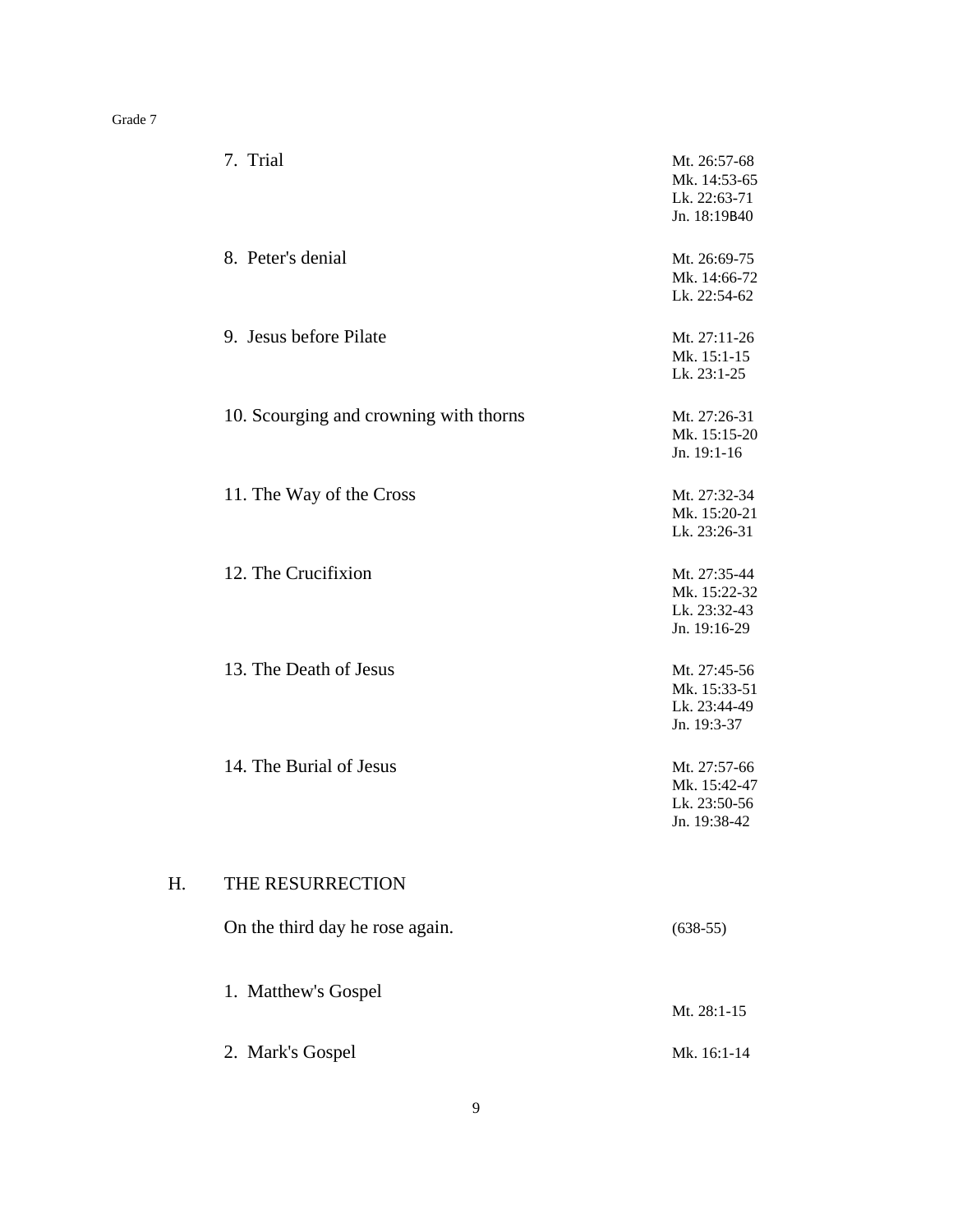| 3. Luke's Gospel | Lk. 25:1-49 |
|------------------|-------------|
| 4. John's Gospel | $Jn. 20-21$ |

#### I. JESUS APPEARS TO HIS FRIENDS

- 1. The Road to Emmaus Lk. 24:13-35
- 2. Thomas the Apostle Jn. 20:24-29
- J. THE ASCENSION Mt. 28:16-20 Mk. 16:19B20 Lk. 24:50-53, (659-67)

**III. JESUS THE CHRIST** (436)

Christ means anointed.

#### **IV. JESUS IS LORD** Lk. 1:43, Phil. 2:10-11,

1Cor. 12:3, (446-51)

This title acknowledges the divine mystery of Jesus Christ.

Jesus Christ is God.

This title also shows the respect and trust shown him by those who approached for help and healing.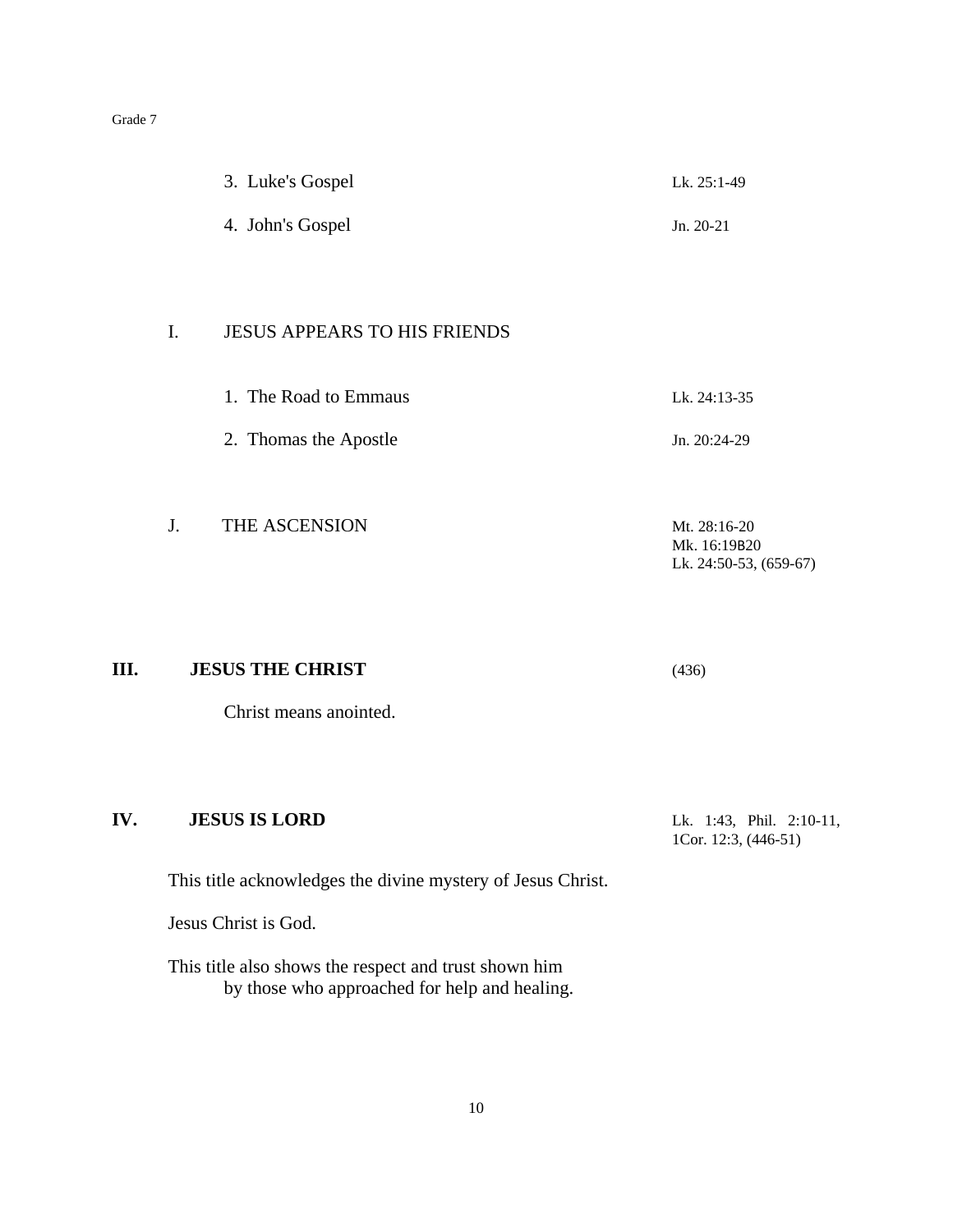#### **V. LITURGICAL YEAR**

#### A. DEFINITION

The cycle of feasts and seasons celebrating the events of the life of Jesus Christ and his presence in the Church.

#### B. SUNDAY

The Lord=s day is the day on which we celebrate the Resurrection of Jesus Christ.

We participate in the Mass on this most special of all days to give praise and thanks to God.

This is the heart of the Church=s life.

#### C. ORDINARY TIME

- 1. Time in the winter between Christmas time and Lent.
- 2. Time in the summer and fall from Pentecost to the Feast of Christ the King.
- 3. Refers to ordinal, counted time.
- 4. Liturgical color is green for hope, growth, life.
- 5. Time to hear the Scriptures proclaimed inviting us to live out the mysteries of our faith remembered in the special seasons and the message of the Gospels.
	- a. Cycle A Gospel of St. Matthew
	- b. Cycle B Gospel of St. Mark
	- c. Cycle C Gospel of St. Luke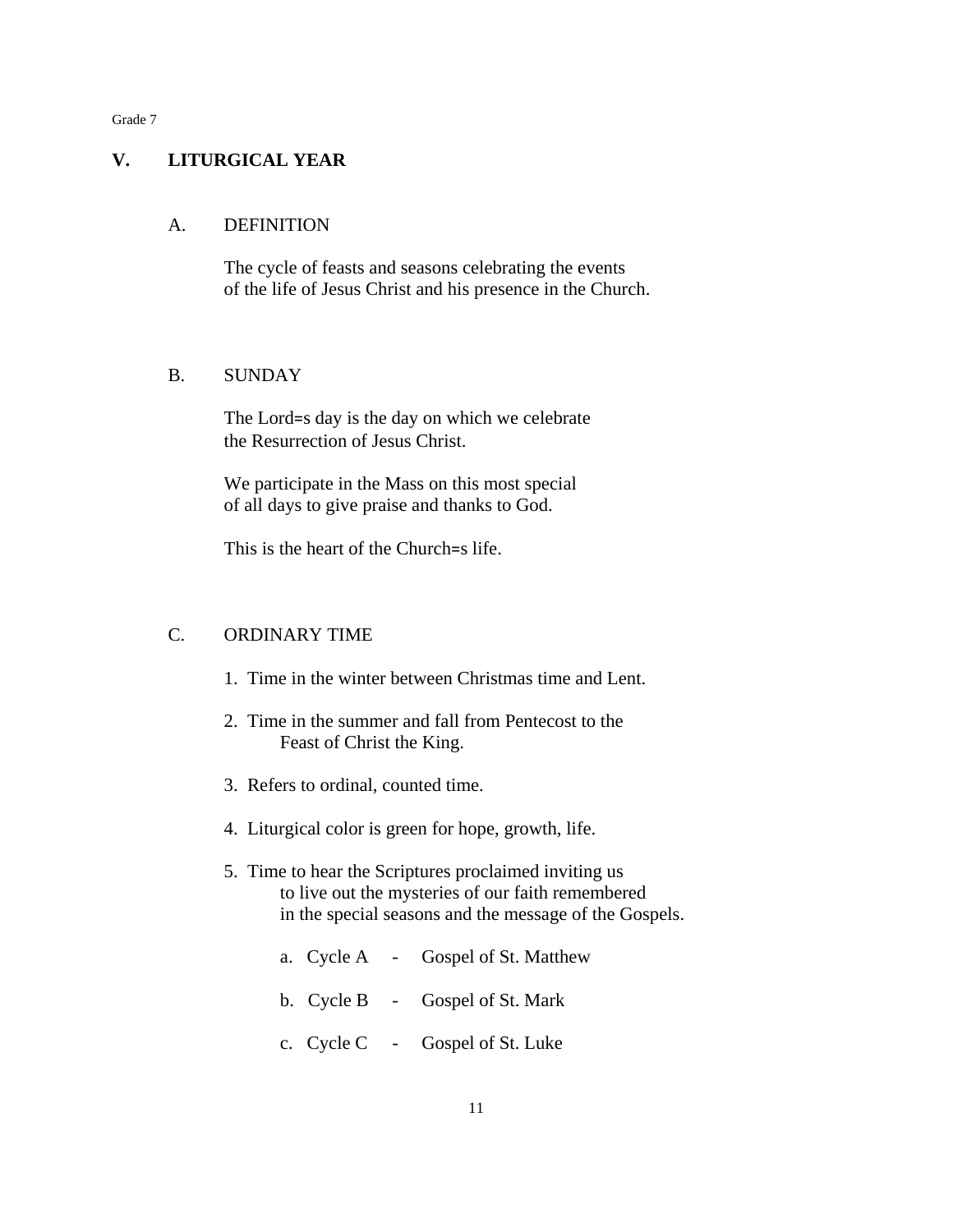| D. | <b>ADVENT</b><br>(524)                                                               |
|----|--------------------------------------------------------------------------------------|
|    | 1. Liturgical color is purple for preparation, sorrow for sin                        |
|    | 2. Begins the Liturgical Year                                                        |
|    | 3. Period of four weeks of preparation for the birth<br>of Jesus Christ, Christmas   |
|    | a. Prayers and readings emphasize the coming of Christ                               |
|    | b. First part of Advent focuses on Jesus=<br>Second Coming at the end of time        |
|    | c. Second part of Advent focuses on Jesus=<br>coming into human history in Bethlehem |
|    | 4. Advent symbols                                                                    |
|    | a. Advent Wreath                                                                     |
|    | b. Jesse Tree                                                                        |
|    | c. AO Antiphons@                                                                     |
|    |                                                                                      |
| Е. | <b>CHRISTMAS</b>                                                                     |

- 1. Liturgical color is white for joy, glory, innocence
- 2. Scripture accounts of the birth of Jesus Christ Mt. 1:18 2:23, Lk. 2:1-21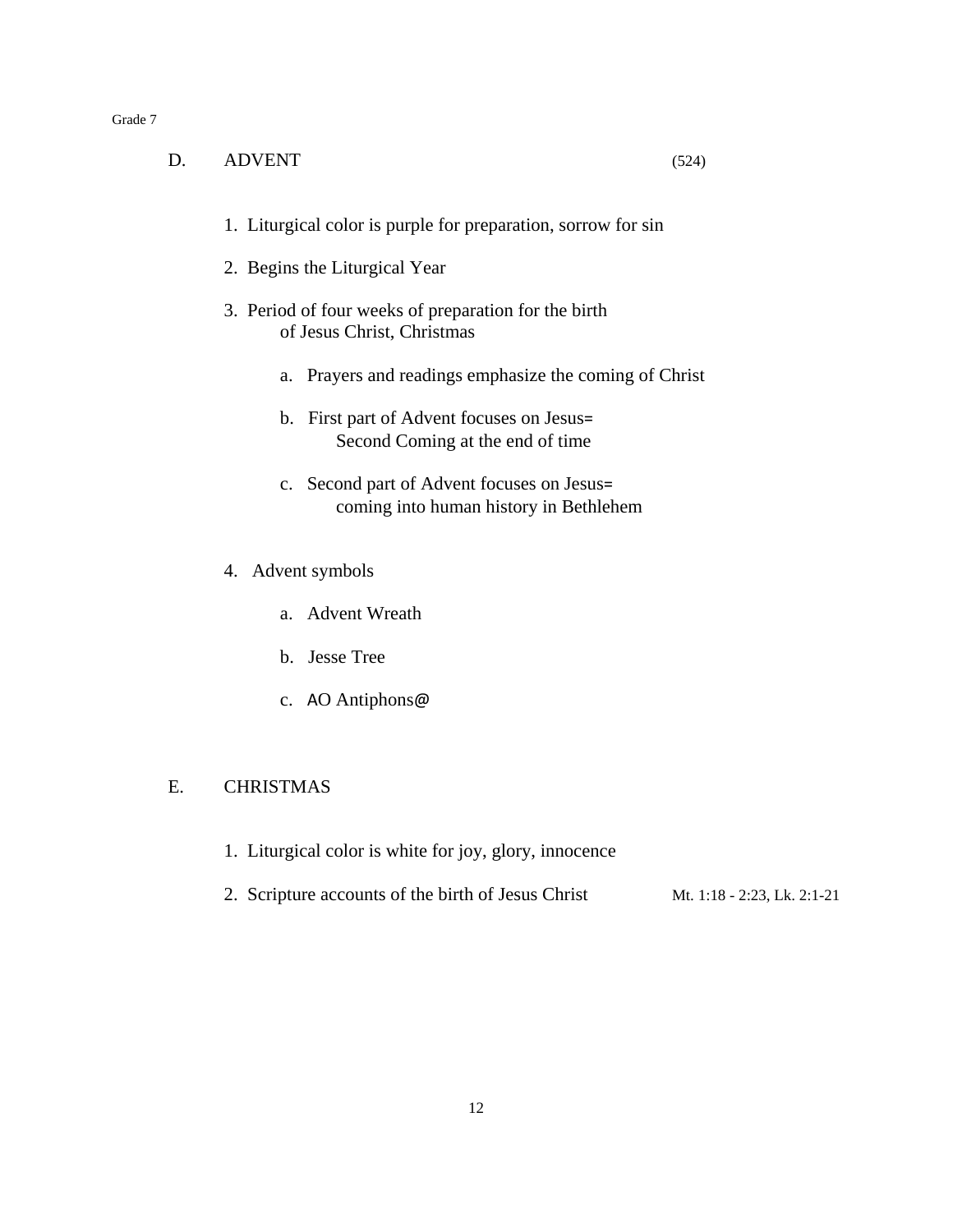#### F. SAINTS AND HOLY PEOPLE (1172-73)

Special days to honor saints are ranked and celebrated in different degrees.

| liturgies celebrating events, beliefs, and personages of |
|----------------------------------------------------------|
| principle importance and universal significance          |
| in salvation history                                     |
|                                                          |

*Feast*: liturgies of major importance

*Memorial*: liturgies celebrating minor events in the life of the Blessed Virgin Mary and of saints significant to a local country, church or religious community

#### **August 24: St. Bartholomew, Apostle**

St. Bartholomew is perhaps the least known of the Twelve Apostles. He is mentioned by name in the Synoptic Gospels and in the Acts of the Apostles. In the Gospel of John, he is assumed to be Nathanial, brought to Jesus by Philip when he was sitting under a fig tree (1:43-51). Like Thomas, Bartholomew went east to evangelize and may have brought the Gospel of Matthew to India. Tradition holds that he may have been martyred by whipping and crucifixion in Armenia or Turkey.

#### **September 21: St. Matthew, Apostle**

St. Matthew was born in Capernaum and was also known as Levi. Jesus chose him to be one of the twelve apostles. Before his work with Jesus, he was a tax collector and therefore most likely more educated than some of the other apostles. Matthew was a witness to Jesus' death and resurrection. He first preached the Good News that Jesus taught in Judea, and later traveled to other countries. He wrote the Gospel of Matthew, which is the first of the Synoptic Gospels since he likely wrote it fifteen to twenty years after the resurrection of Jesus. Although we do not know for certain how he died, he is believed to be have martyred. In Christian art, St. Matthew is symbolized by an angel.

#### **October 18: Feast of St. Luke, Evangelist**

Luke was born in Antioch, Syria, and was the only Gentile Christian among the Gospel writers. He wrote the third Gospel and the Acts of the Apostles. Paul calls him "our beloved physician," and thus he is the patron saint of physicians and surgeons. He became a missionary companion of St. Paul, and even accompanied him on his last journey to Rome. Luke's Gospel is unique in that he includes six miracles and eighteen parables not found in the other Gospels. Luke also writes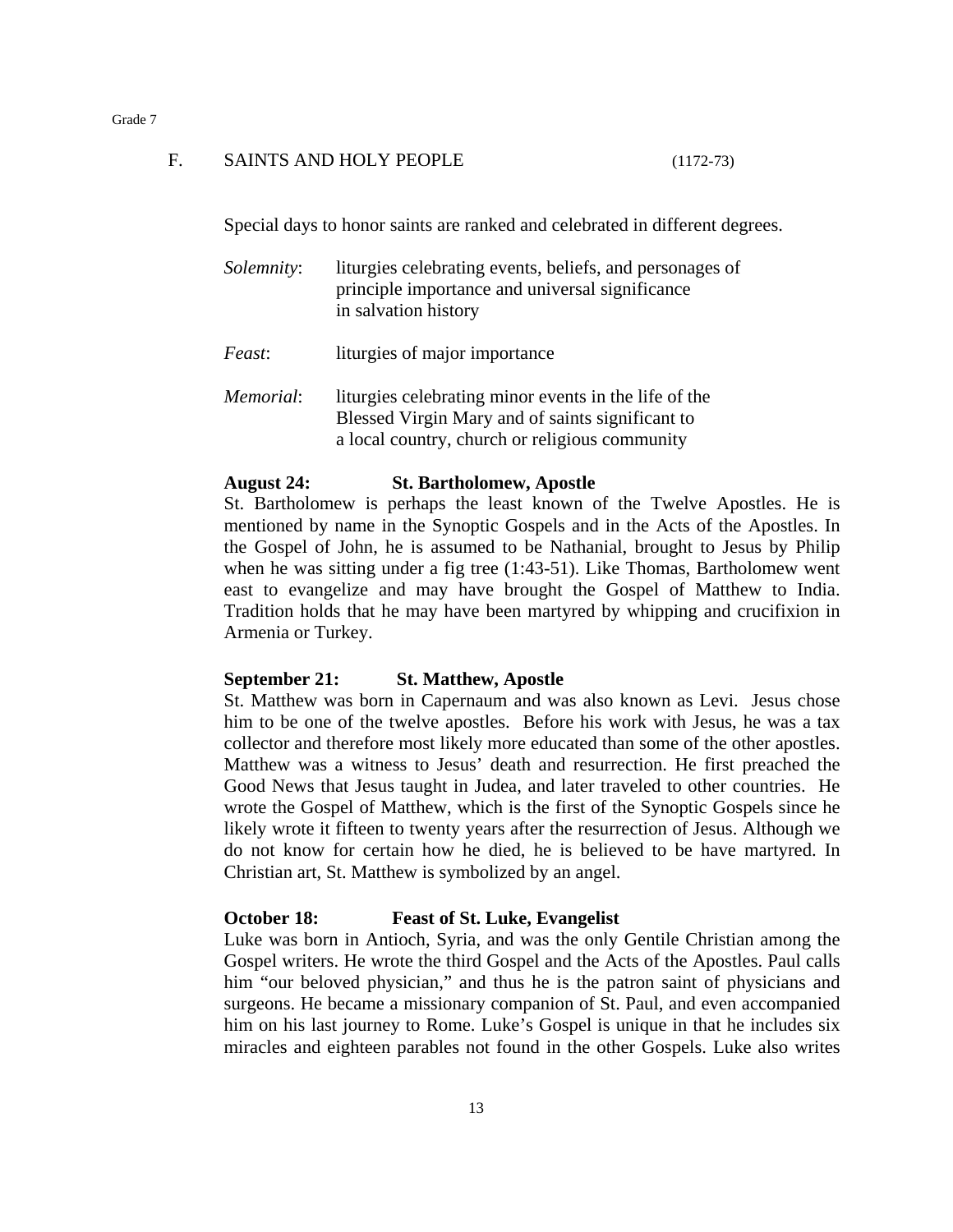more about Mary and about Jesus as a child. Each of the four Gospel writers has a unique symbol and Luke's is an ox, symbolizing sacrifice.

#### **October 28: Feast of Ss. Simon and Jude, Apostles**

Simon is shown on all four lists of Apostles. He is called the Zealot, after a sect of Jewish nationalists, who thought that the Messianic Promise meant that the Jews would be free and independent of the foreign domination of Rome. St. Jude is referred to as Jude in the Gospel of Luke and Acts of the Apostles. However, in the Gospels or Mark and Matthew he is referred to as Thaddeus. He was the brother of James, the Apostle. Jude traveled to Mesopotamia to preach and Simon went to Egypt. Eventually, they worked together evangelizing in Persia until they were martyred.

#### **November 30: Feast of St. Andrew, Apostle**

St. Andrew was one of the Twelve Apostles and the brother of St. Peter. In the Gospel of Matthew, Jesus sees Andrew and Peter (called Simon) fishing and calls out to them, "Come after me, and I will make you fishers of men" (Matthew 4:18- 20). In the Gospels of John, we are told that Andrew was a disciple of John the Baptist. When John pointed to Jesus and said, "Behold the Lamb of God," Andrew left John to follow Jesus (John 1:35-40). However, we know very little about his life in the early Church. It is commonly believed that he preached the Gospels in Greece and Turkey and was crucified at Patras.

#### **December 27: St. John, Apostle and Evangelist**

John, the brother of James, was one of the Twelve Apostles of Jesus. He and his brother were disciples of John the Baptist, but Jesus called them to follow Him with Peter and Andrew. Jesus, while dying on the cross, told John to look after Mary His mother. He was called "the beloved disciple." John is given credit for writing the Gospel of John, three Epistles, and the Book of Revelation. Tradition tells us that he was the only Apostle who died peacefully of old age, in the year 100AD. In art, his symbol is an eagle.

#### **VI. MARY**

#### A. MARY IN THE GOSPELS

| 1. Jesus in the Temple | Lk. 2:41-52    |
|------------------------|----------------|
| 2. Wedding at Cana     | $Jn. 2:1-12$   |
| 3. True Blessedness    | Lk. $11:27-28$ |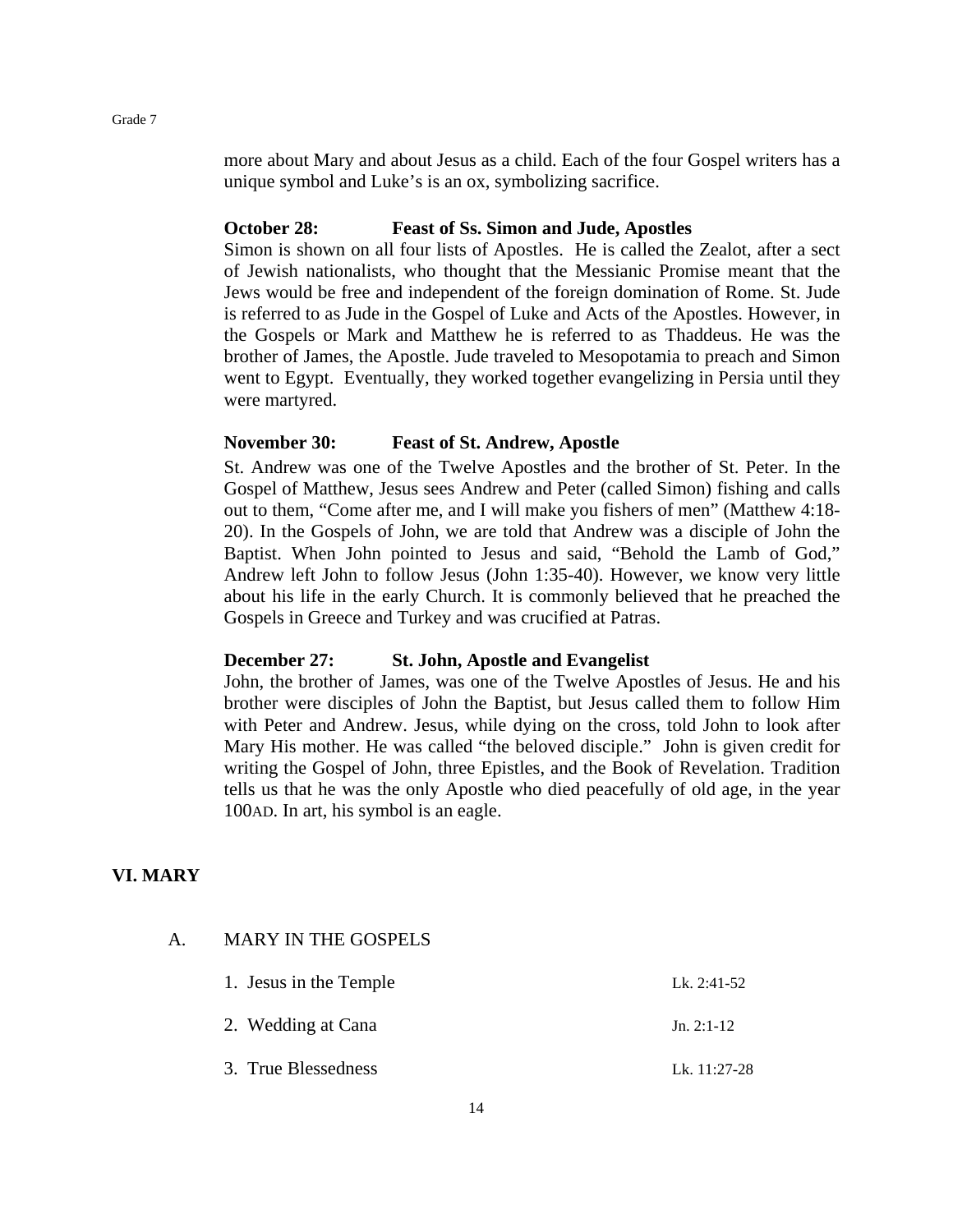|           | 4. Crucifixion of Jesus                                                                                                                                        | Jn. 19:25-27             |
|-----------|----------------------------------------------------------------------------------------------------------------------------------------------------------------|--------------------------|
| <b>B.</b> | THE VIRGINAL CONCEPTION                                                                                                                                        | $(BYM$ #42-48) (496-511) |
|           | 1. Jesus had no human father                                                                                                                                   | Lk. 1:34-35, Mt. 1:20-25 |
|           | 2. Doctrine = s basis is in Scripture                                                                                                                          | Mt. $1:20$               |
|           | 3. Established in tradition of Church<br>from earliest times                                                                                                   |                          |
| C.        | <b>MARY=S VIRGINITY</b>                                                                                                                                        | BYM #49-50, (496-507)    |
|           | 1. Truth that Mary remained always a virgin<br>emerged clearly in the Church's<br>consciousness in the 4th Century:<br>phrase Aever virgin@ common description |                          |

2. Early consecrated virgins and celibate monks and hermits discovered in Mary an example of virginal consecration to Christ.

#### D. DAYS IN HONOR OF MARY

#### **August 15 Solemnity of the Assumption**

Pope Pius XII, on November 1, 1950, infallibly defined what Catholics always believed: Mary was assumed body and soul into heaven. (CCC #966)

#### **August 21 Our Lady of Knock**

On this day in 1879, Our Blessed Mother appeared with St. Joseph and St. John the Evangelist to fifteen people at the Church of Saint John the Baptist in Knock, County Mayo Ireland. Behind them was a plain altar with a cross and a lamb (which represented Jesus as the Lamb of God.)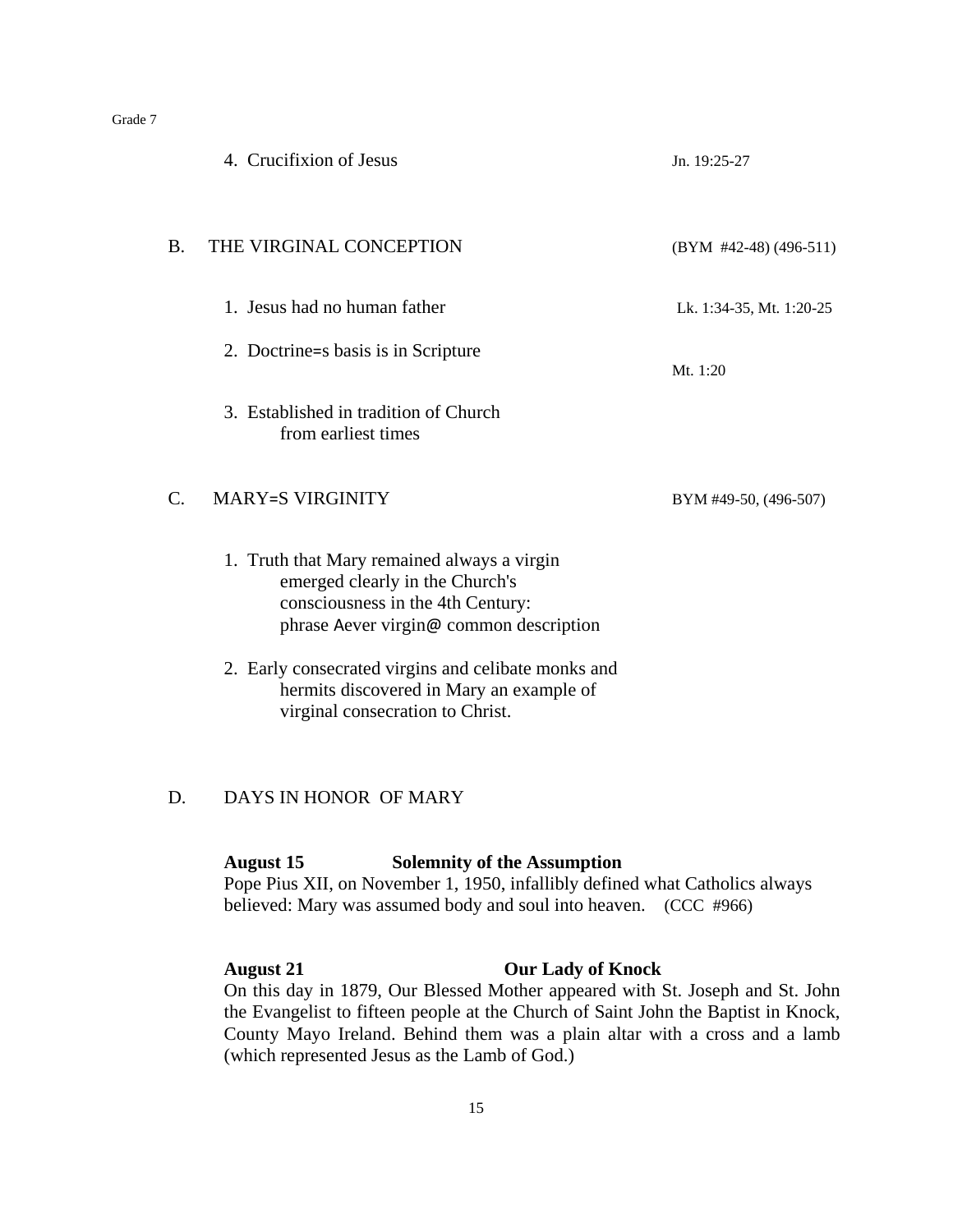#### **August 22 Memorial of the Queenship of Mary**

In 1954, Pope Pius XII established this feast which honors Mary who was crowned Queen of Heaven and Earth by Jesus when she on the day of her Assumption.

#### **September 8 Feast of the Birth of Mary**

Mary was the daughter of Saints Ann and Joachim. They prayed that God would bless them with a child, and He rewarded their faithfulness with a daughter set apart to be the mother of the Son of God. Because of this, she was conceived and born immaculate and full of grace. We do not know from the Gospels the exact date of Mary's birth. However, Christians have celebrated it on September 8<sup>th</sup> since the  $7<sup>th</sup>$  century. Mary's birth is one of only three celebrated on the liturgical calendar.

#### **September 15 Memorial of Our Lady of Sorrows**

Today, we remember how Mary, as the mother of Jesus, suffered greatly. There are seven events in particular that we recognize, called the Seven Sorrows. The Sorrows, which are all found in the Gospels, are the prophecy of Simeon (Lk. 2:34-35), the flight into Egypt to escape Herod (Mt. 2:13-21), the loss of Jesus for three days in the Temple (Lk. 2:41-50), meeting Jesus on the road Calvary (Jn. 19:17), the crucifixion and death of Jesus (Jn. 19:18-30), holding Jesus when He was taken down from the cross (Jn. 19:39-40), and Jesus laid in the tomb (Jn. 19:40-42). St. Bernard wrote, "Truly, O Blessed Mother, a sword has pierced your heart...He died in body through a love greater than anyone had known. She died in spirit through a love unlike any other since His." Our Lady of Sorrows, pray for us.

#### **October 7 Memorial of Our Lady of the Rosary**

This feast was established by Saint Pius V. Pope Gregory XIII later named this the Feast of the Holy Rosary. This feast invites everyone to meditate upon the mysteries of Christ, following the example of the Blessed Virgin Mary who was so singularly associated with the incarnation, passion and glorious resurrection of the Son of God. (Christian Prayer, 1976, p. 1285)

#### **November 19 Our Lady of Divine Providence**

On November 19, 1969 Pope Paul VI declared Our Lady Mother of Divine Providence principal patroness of the island of Puerto Rico, since November 19 was the date that the island was discovered. The image of Our Lady that is so special to the people of Puerto Rico shows the Divine Child sleeping peacefully in the Virgin Mary=s arms. However, the name and worship of Our Lady of the Divine Providence originated in Italy in the  $12<sup>th</sup>$  century, then spread to Spain and then to Puerto Rico.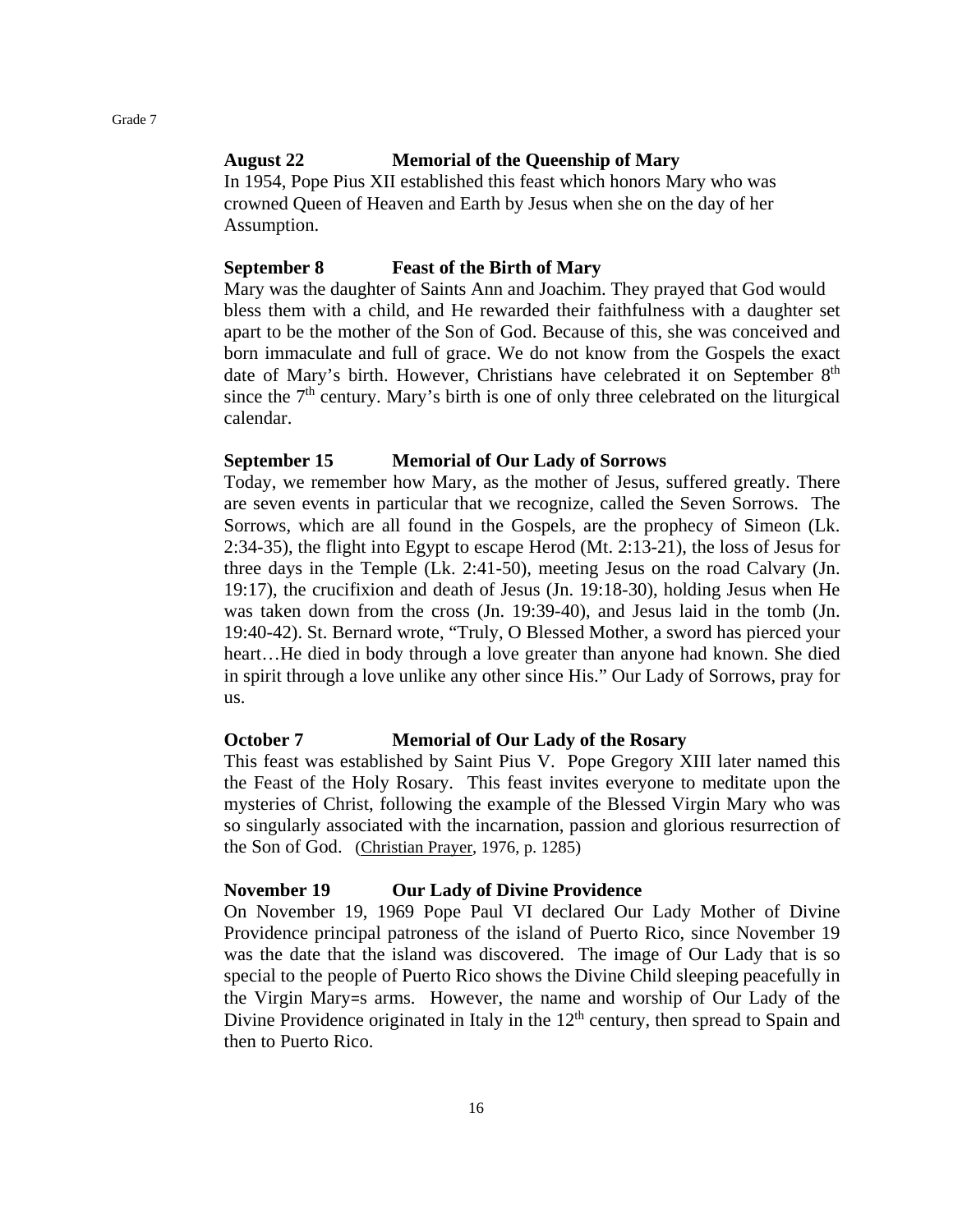#### **November 21 Memorial of the Presentation of Mary**

The Presentation of Mary is a unique feast day. Although the event is not in the Bible, we learn from other sources that Mary's parents, Ann and Joachim, offered Mary to God in the Temple when she was only three years old. We celebrate this event because it helps us to understand Mary's unique holiness, which was nurtured from the very beginning of her life.

#### **December 8 Solemnity of the Immaculate Conception**

Under the title of the Immaculate Conception, Mary is revered as the patroness of the United States and of the Archdiocese of Philadelphia. In 1854, Pope Pius IX declared: AFrom the first moment of her conception, the Most Blessed Virgin Mary, by a unique grace and privilege of God and in view of the merits of Jesus Christ, the Savior of the human race, was preserved from all stain of Original Sin.@ (CCC #490-91)

#### **December 12 Feast of Our Lady of Guadalupe**

Our Lady appeared to Juan Diego, a poor Mexican Indian, on December 9, 1531. Mary told Juan to build a Church. Juan went to the Bishop to tell him the Lady=s request. The bishop did not believe him. Three days later, when Juan again went to the bishop and opened his cloak to give to the Bishop roses which the Lady had arranged in Juan=s cloak, there was a picture of Mary on his cloak. The Bishop believed and built a church in honor of Mary. We honor Our Lady of Guadalupe because we recognize her concern for all people especially the suffering and the poor. December 9 is the feast of Saint Juan Diego. She is the patroness of the Americas.

#### **January 1 Solemnity of Mary, Mother of God**

This feast of Mary is considered to be one of the oldest and most important feasts of Our Lady. In 431, the Council of Ephesus met to correct false teachings about Christ's divinity. The Council affirmed that Jesus is true God and true man. Since Mary is the Mother of Jesus, who is the Second Person of the Blessed Trinity, she can truly be called the Mother of God. Devotion to Mary as the Mother of God continued to spread from this time to the present.

#### E. PRAYERS

- 1. The *Hail Mary*
- 2. The *Memorare*
- 3. The Mysteries of the Rosary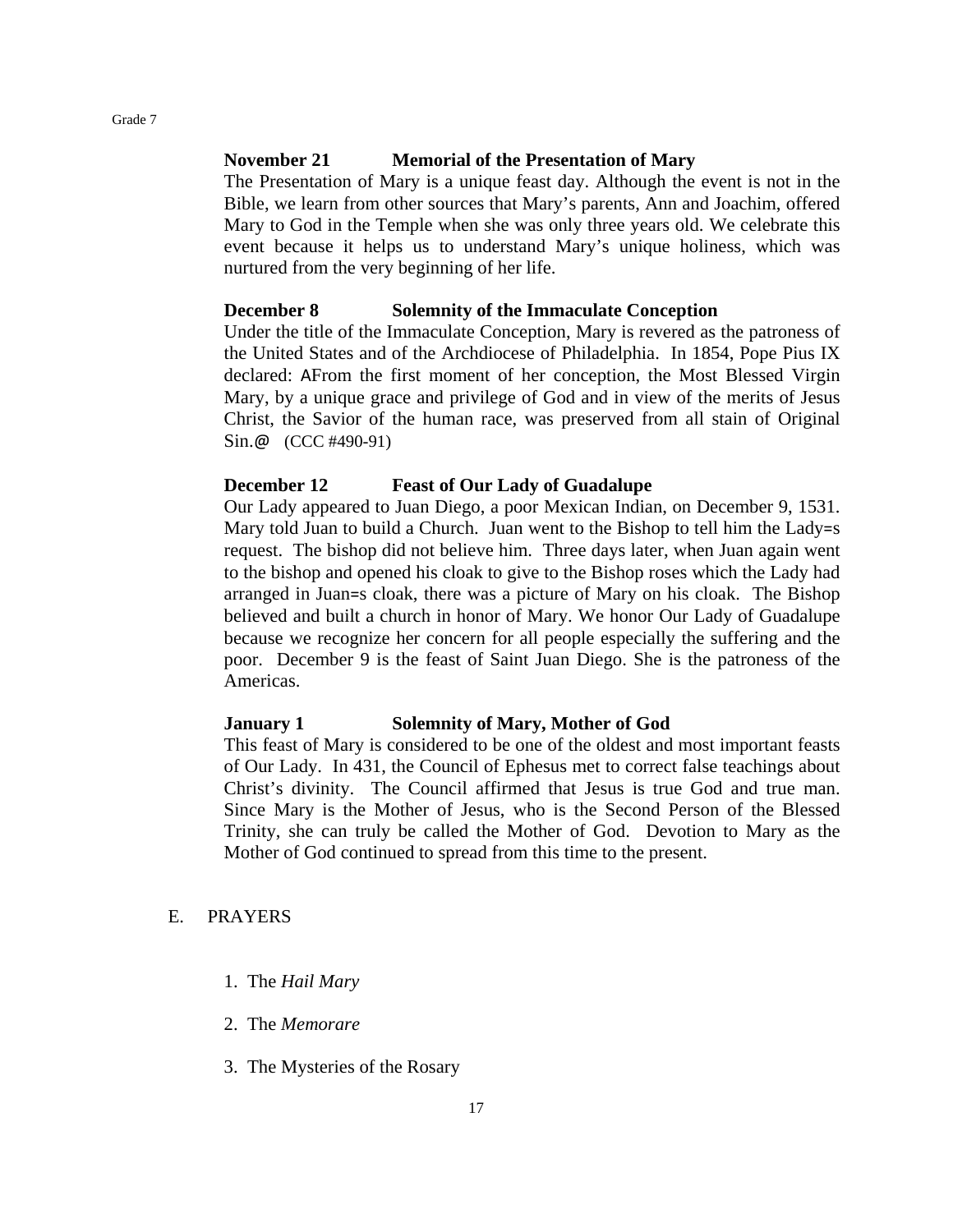| M. |
|----|
|----|

**VII. PRAYER** (2558-2865) A. DEFINITION Lk.11:1-4,NCD#140, (2590) B. MODEL OF PRAYER 1. Jesus prays (2599) a. Before decisive moments of his life (2600)  $b. In solitude$  (2601) c. APriestly prayer@ before his suffering and death (2604) 2. Jesus teaches us how to pray (2607, 2621) a. With faith  $(2609)$ b. With boldness (2610) c. With patience and humility (2613) C. THE LORD=S PRAYER (2759-66) AOUR FATHER@ D. PURPOSES OF PRAYER 1. Adoration (2628) 2. Thanksgiving (2637-38) 3. Petition (2629, 2634-36) 4. Contrition (2631)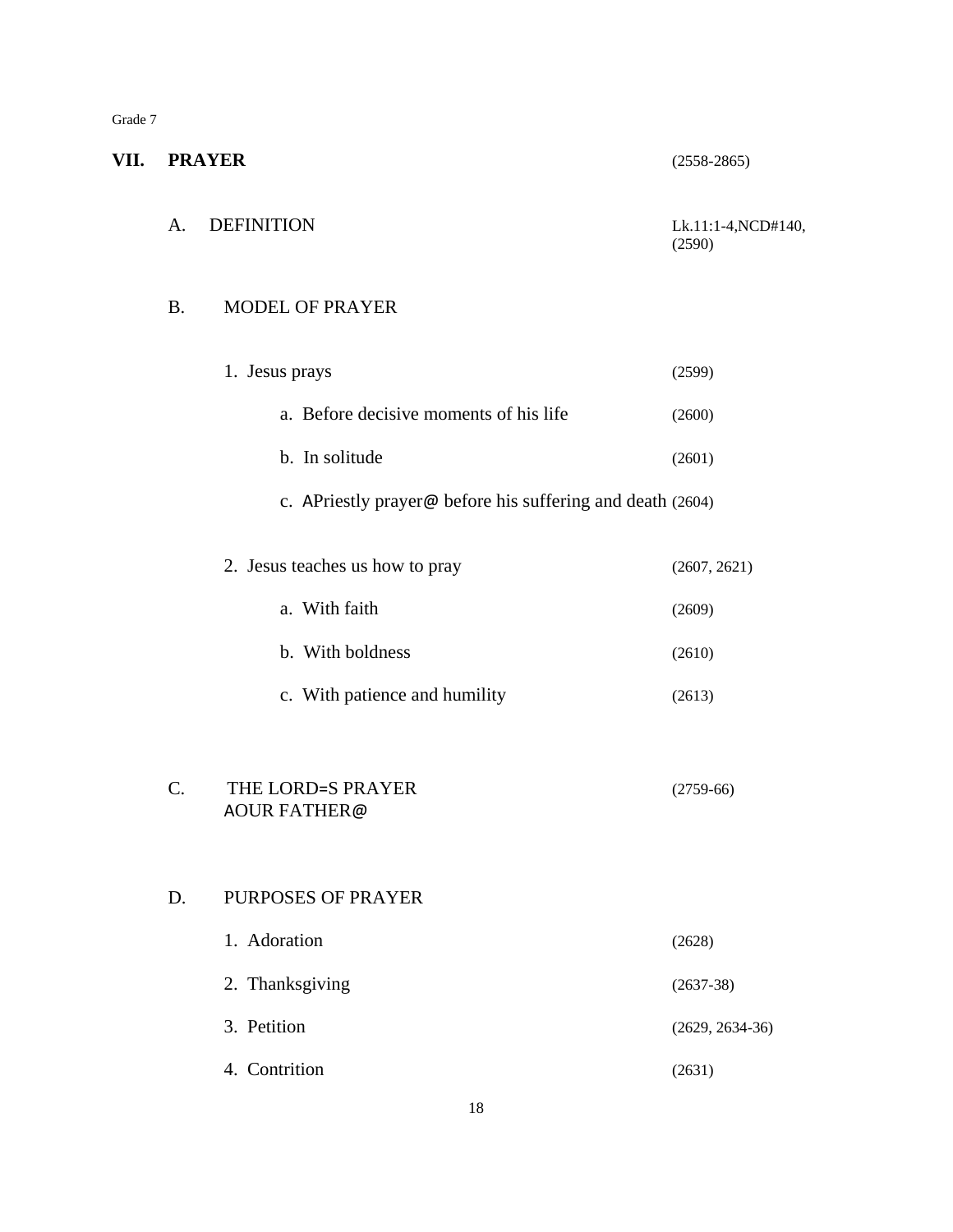| Ε.        | <b>OTHER FORMS OF PRAYER (See Prayer Appendix)</b> |                   |
|-----------|----------------------------------------------------|-------------------|
|           | 1. The AJesus Prayer@                              |                   |
|           | 2. Praying in Common (Choral Prayer)               |                   |
|           | 3. Gesture and Song                                |                   |
|           | 4. Journal Keeping                                 |                   |
|           | VIII. SACRAMENTALS                                 |                   |
| A.        | <b>DEFINITION</b>                                  | $(1667-70)$       |
| <b>B.</b> | POPULAR PIETY (Devotions)                          | $(1674-76, 1679)$ |
|           | 1. Veneration of relics                            |                   |
|           | 2. Pilgrimages                                     |                   |
|           | 3. Processions                                     |                   |
|           | 4. The Stations of the Cross                       |                   |
|           | 5. Religious dances                                |                   |
|           | 6. The Rosary                                      |                   |
|           | 7. Medals, etc.                                    |                   |

#### **IX. SOCIAL JUSTICE**

*AThe commitment to human life and dignity, to human rights and solidarity, is a calling all Catholic educators must share with their students. It is not a vocation for a few religion teachers, but a challenge for every Catholic educator and catechist.@ Sharing* Catholic Social Teaching *Challenges and Directions*, USCC, 1998, p. 7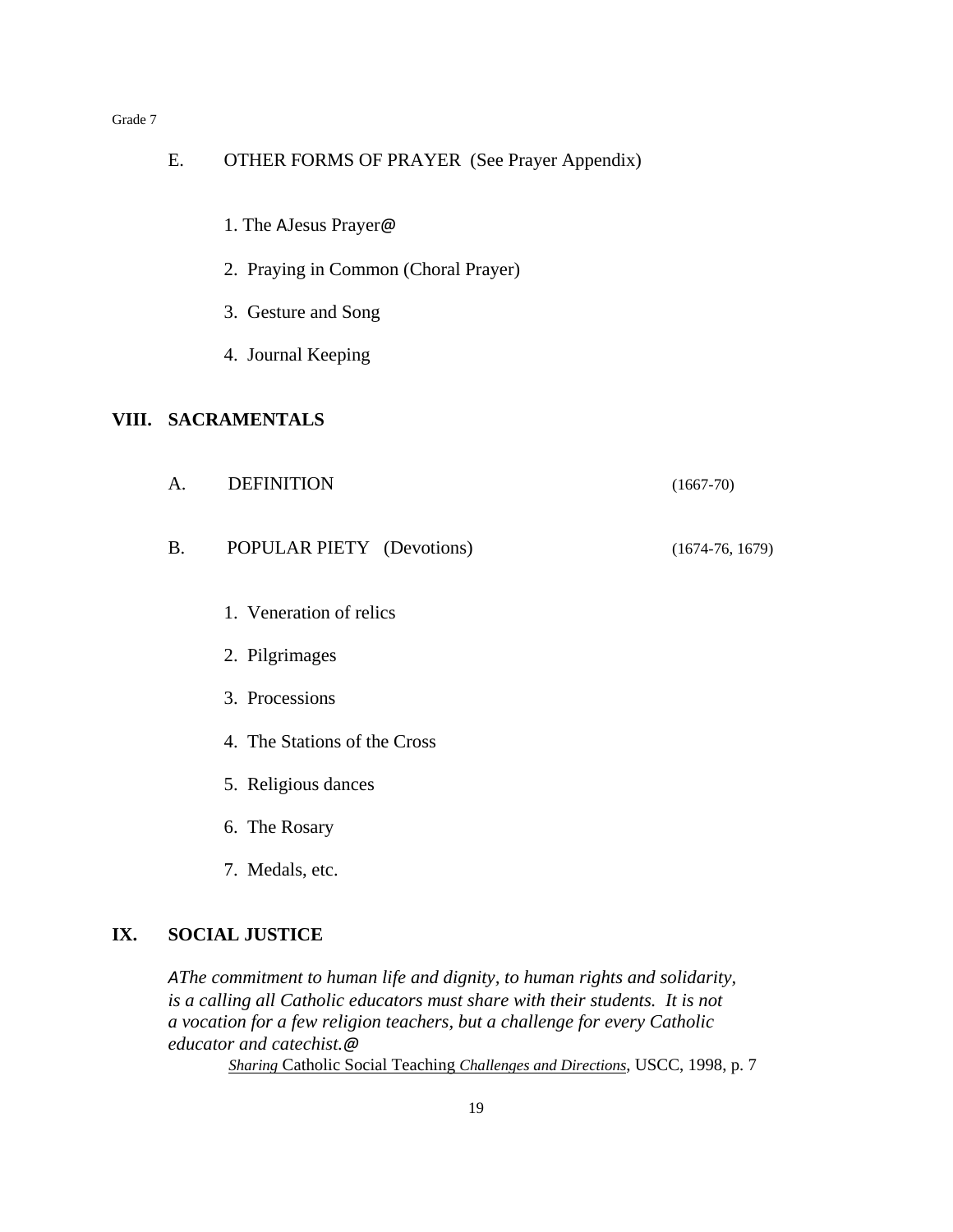*Major Themes***:**

**The Life and Dignity of the Human Person Call to Family, Community and Participation Rights and Responsibilities of the Human Person Option for the Poor and Vulnerable**

#### A. AWARENESS OF THE BASIC DIGNITY OF EACH PERSON

- 1. Discuss appropriate ways to show respect for all human life
- 2. Discuss appropriate ways to handle attitudes of prejudice towards persons because of race, religion, ethnic heritage, sex, disability
- 3. Share ways to resolve family conflicts
- 4. Practice acting in ways that reflect the attitudes and teachings of Jesus Christ

#### B. RESPOND TO COMMUNITY NEEDS

- 1. Participate in parish / school programs for the poor and homeless, for example: food, clothing, toys, etc.
- 2. Connect with Archdiocesan Social Service Agencies

For further ideas see From the Ground Up *Teaching Catholic Social Principles in Elementary Schools*, NCEA, 1999.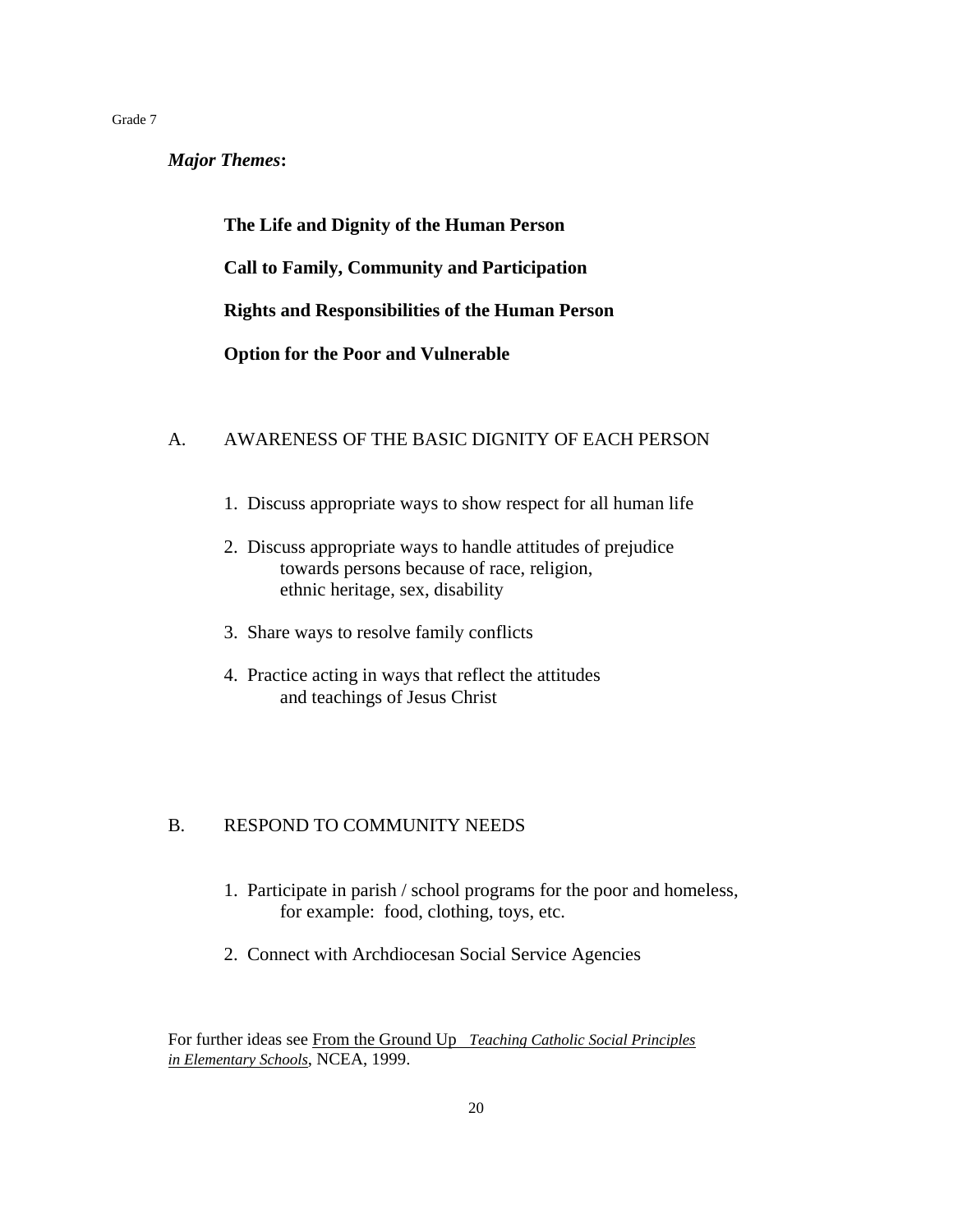# *Second Semester*

#### **I. LITURGY AND WORSHIP**

#### A. DEFINITION (1069-70)

- 1. The priestly work of Jesus Christ
- 2. The sacred action of the Church, the Mystical Body of Christ
- 3. Worship, the proclamation of the Gospel and works of charity

#### B. PURPOSE (1110-12)

- 1. To adore and bless God the Father as the source of all the blessings of creation and salvation
- 2. To give praise and thanks for the mystery of salvation won for us by God=s Son, Jesus Christ, which is made present through the power of the Holy Spirit
- 3. To be prepared by the Holy Spirit, as assembly, to encounter Christ and the mystery of salvation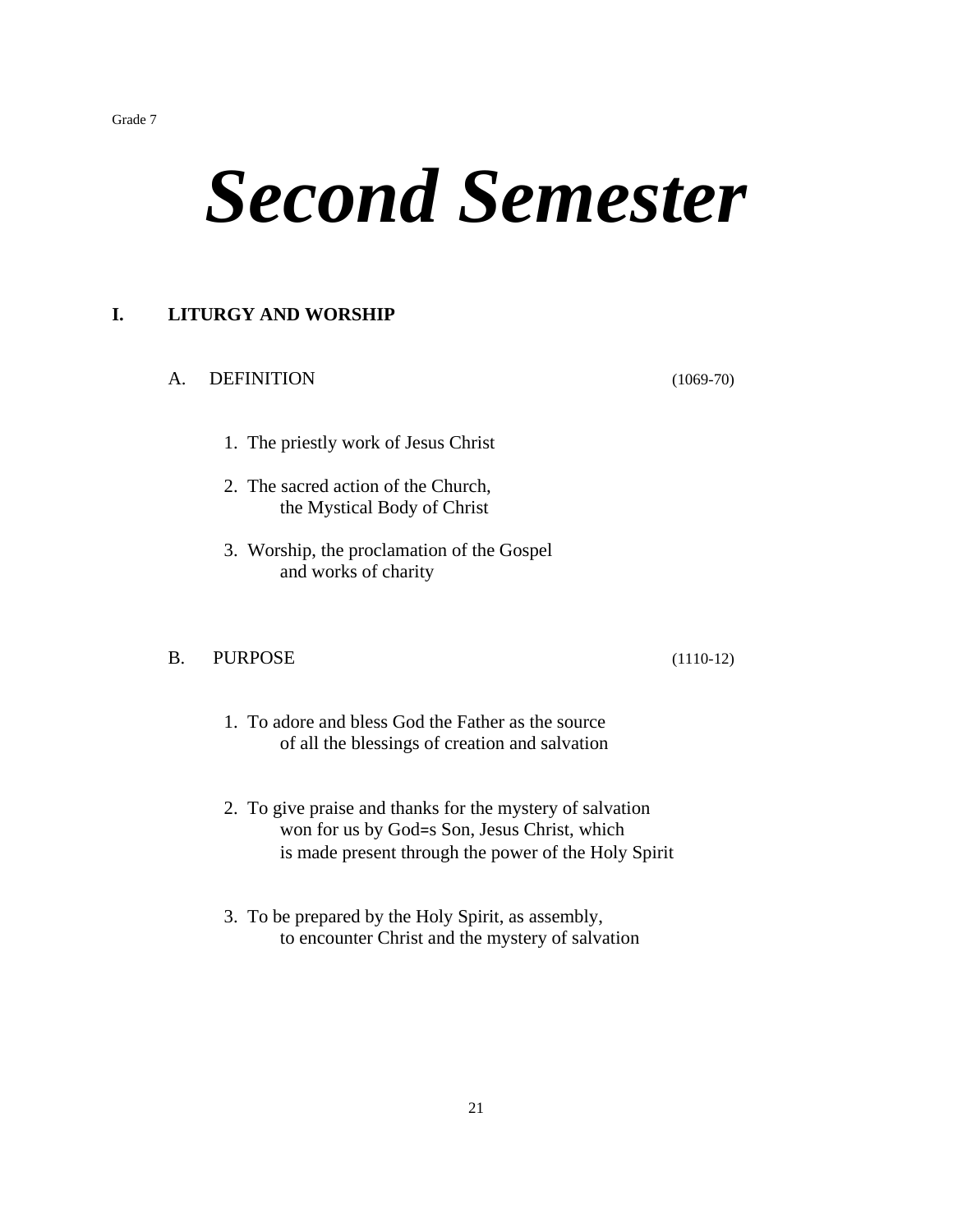| II. | THE LITURGICAL LIFE OF THE CHURCH |                                                                                                                                                                                                                                |                   |  |
|-----|-----------------------------------|--------------------------------------------------------------------------------------------------------------------------------------------------------------------------------------------------------------------------------|-------------------|--|
|     | $A_{\cdot}$                       | REVOLVES AROUND THE EUCHARISTIC<br><b>SACRIFICE AND THE SACRAMENTS</b>                                                                                                                                                         | (1113)            |  |
|     | <b>B.</b>                         | THE BODY OF CHRIST GATHERS IN<br>A PARTICULAR SITUATION<br>(A juncture of life)                                                                                                                                                |                   |  |
|     |                                   | 1. The assembly gathers<br>according to each one=s own function.                                                                                                                                                               | (1188)            |  |
|     |                                   | 2. AThe liturgical celebration involves signs and<br>symbols relating to creation (candles, water, fire),<br>human life (washing, anointing, breaking bread),<br>and the history of salvation<br>(the Rites of the Passover).@ | (1189)            |  |
|     |                                   | 3. The assembly gathers around the sacramental signs and                                                                                                                                                                       |                   |  |
|     |                                   | a. Proclaims the Word                                                                                                                                                                                                          | $(1100-01, 1190)$ |  |
|     |                                   | b. Celebrates prayer                                                                                                                                                                                                           | $(1103, 1105-06)$ |  |
|     |                                   | c. Performs the ritual                                                                                                                                                                                                         |                   |  |
|     |                                   | 4. The sacramental sign and the assembly<br>are transformed.                                                                                                                                                                   | (1109)            |  |
|     | C.                                | THE SEVEN SACRAMENTS                                                                                                                                                                                                           |                   |  |
|     |                                   | The seven sacraments are the actions of the<br>Holy Spirit at work in the Church.                                                                                                                                              | (1116)            |  |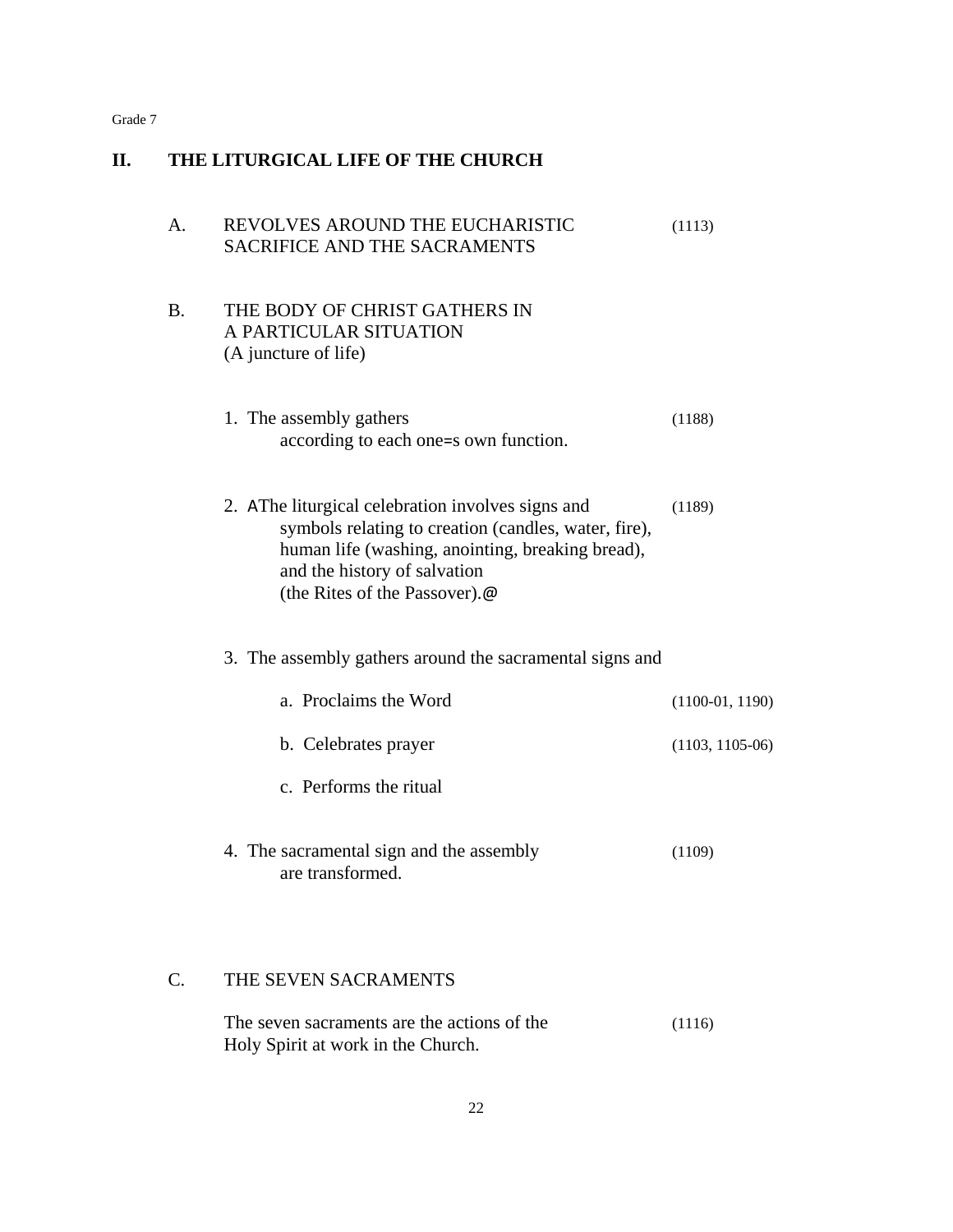| 1. Purpose                                                                              | (1123)      |
|-----------------------------------------------------------------------------------------|-------------|
| a. To sanctify men and women                                                            |             |
| b. To build up the Body of Christ                                                       |             |
| c. To give worship to God                                                               |             |
| 2. Signs of the sacraments                                                              |             |
| The celebration of the sacrament is<br>accomplished through the power of God.           | (1128)      |
| The power of Christ and his Spirit act in<br>and through the actions of the sacraments. |             |
| The fruit of the sacrament depends on the<br>disposition of the one receiving it.       |             |
| a. Baptism                                                                              | $(1217-22)$ |
| 1) Sign - water                                                                         | (1238)      |
| Symbol of life and death<br>Something is destroyed,<br>Something is brought to life.    |             |
| 2) Lectionary Readings<br>for the Sacrament                                             |             |
| The Prayer of the Rite<br>3)                                                            | (1240)      |
| The Formula for Baptism<br>AN, I baptize you $\omega$                                   |             |
| <b>Ritual Gesture</b><br>4)                                                             | (1239)      |
| Immersion into the water<br>or pouring of water                                         |             |

23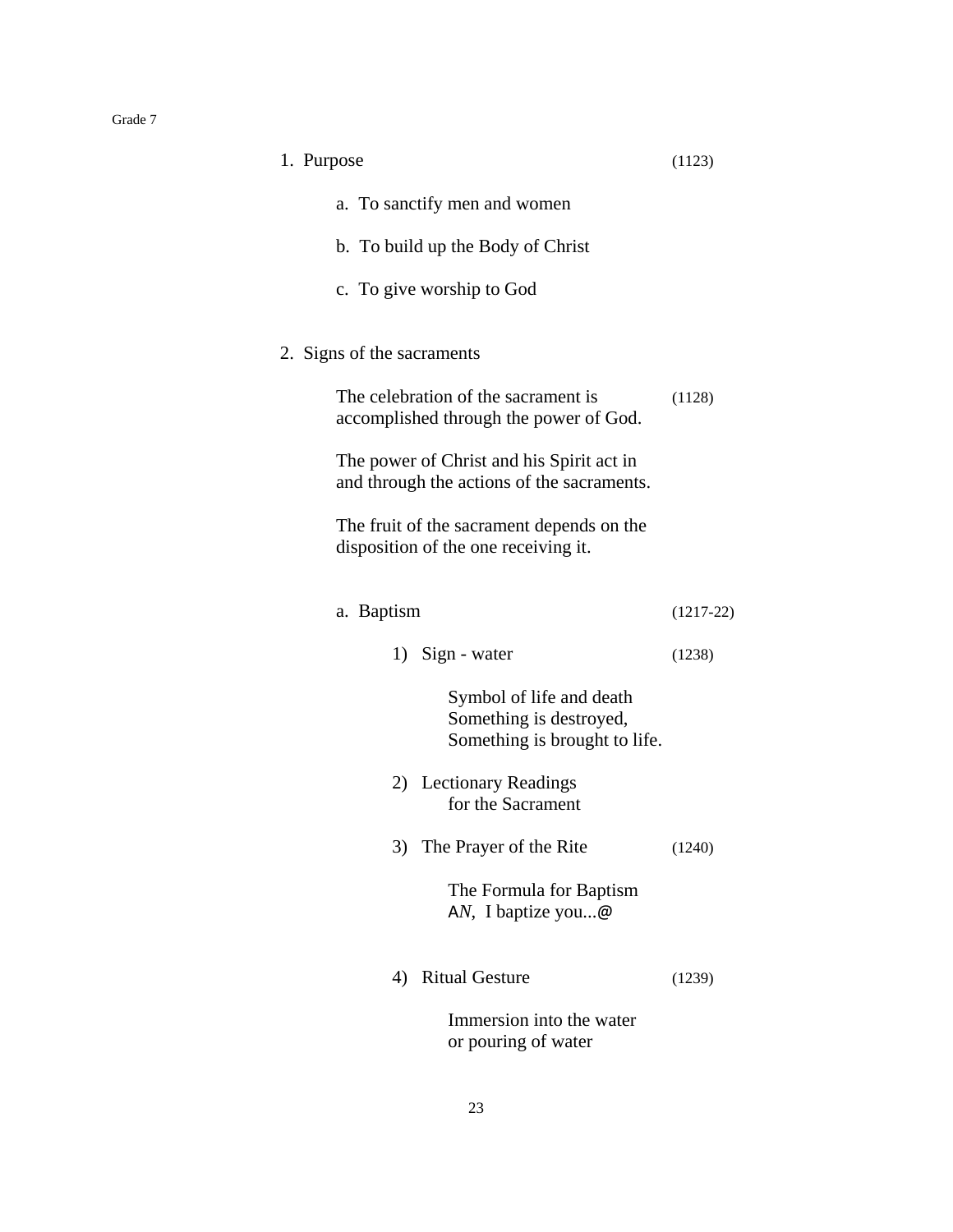| -12<br>аα |  |
|-----------|--|
|-----------|--|

|  | b. Confirmation |
|--|-----------------|
|  |                 |

|              | 1) Sign - chrism                                                                               | $(1293-96)$ |
|--------------|------------------------------------------------------------------------------------------------|-------------|
|              | Symbol of abundance and joy<br>Something is made radiant<br>with beauty, health, and strength. |             |
|              | 2) Lectionary Readings<br>for the Sacrament                                                    |             |
|              | 3) The Prayer of the Rite                                                                      | (1300)      |
|              | Formula for Confirmation<br>AN, be sealed@                                                     |             |
|              | 4) Ritual Gesture                                                                              | (1300)      |
|              | Laying on of hands<br>and anointing with the<br>oil of chrism                                  |             |
| c. Eucharist |                                                                                                |             |
|              | 1) Sign - bread and wine                                                                       | $(1333-36)$ |
|              | Signify the goodness of<br>creation (the Afruit of the earth@<br>and Aof the vine $\omega$ )   |             |
|              | The process to make bread and wine<br>parallels the Paschal Mystery.                           |             |
|              | 2) Lectionary Readings                                                                         | (1349)      |
|              |                                                                                                |             |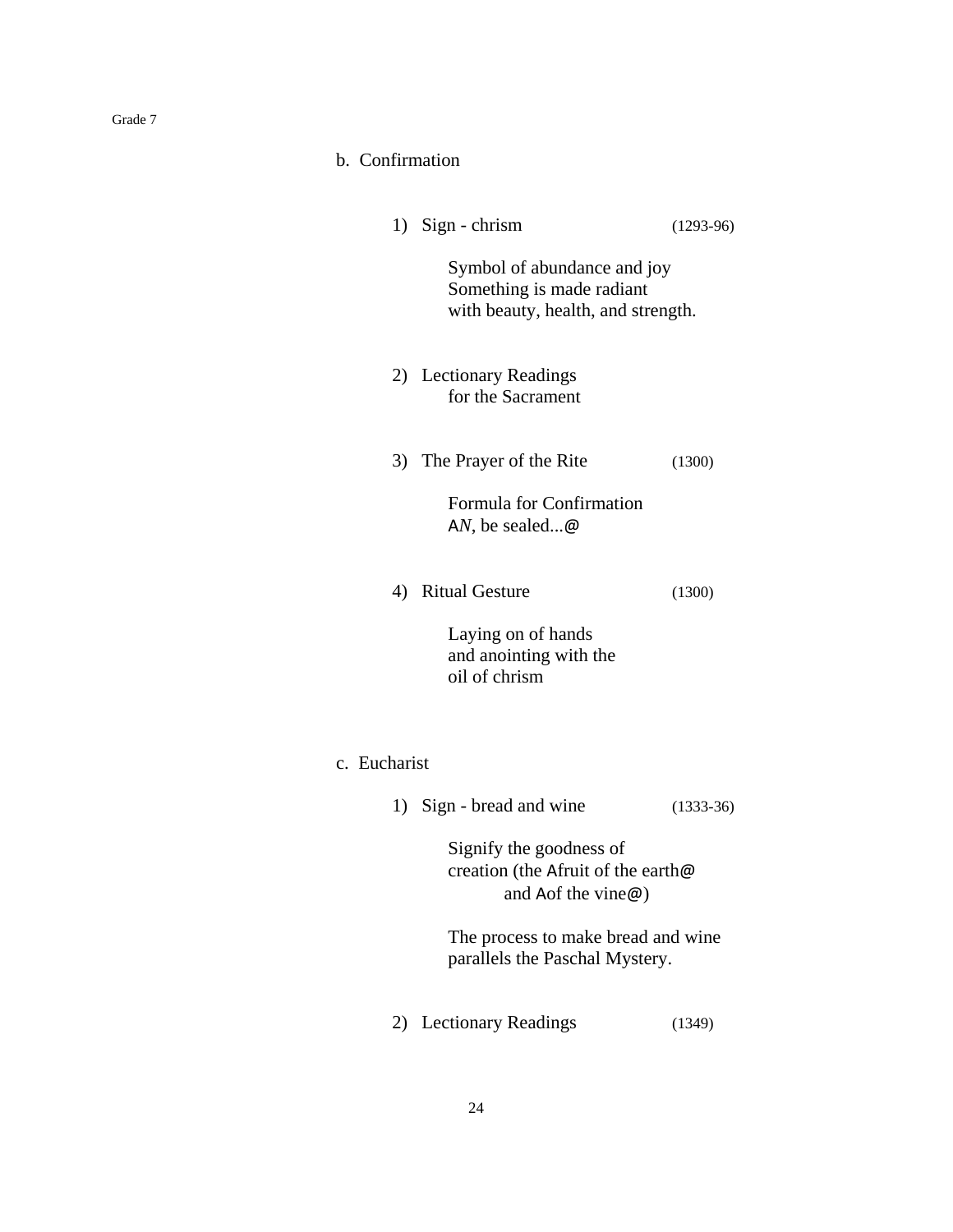|    | 3) Eucharistic Prayer                                                                                                         | $(1352 - 54)$ |
|----|-------------------------------------------------------------------------------------------------------------------------------|---------------|
|    | 4) Ritual Gesture                                                                                                             | (1355)        |
|    | <b>Extension of hands</b><br>of the priest during the Prayer;<br>eating and drinking of the<br>Body and Blood of Jesus Christ |               |
|    | d. Penance / Reconciliation                                                                                                   | (1451)        |
|    | 1) Sign - Sorrow for sins                                                                                                     |               |
|    | 2) Lectionary Readings<br>for the Sacrament                                                                                   |               |
|    | 3) Prayer of the Rite<br>Formula of Absolution                                                                                | (1449)        |
|    | 4) Ritual Gesture<br>Extension of hands over penitent                                                                         |               |
|    | e. Anointing of the Sick                                                                                                      | $(1511-12)$   |
|    | 1) Sign - oil of the Sick                                                                                                     |               |
|    | 2) Lectionary Readings<br>for the Sacrament                                                                                   | (1518)        |
| 3) | Prayer of the Rite<br>the Sacramental Formula                                                                                 | (1513)        |
|    | 4) Ritual Gesture<br>Laying on of hands<br>and anointing with<br>the oil of the sick                                          | (1519)        |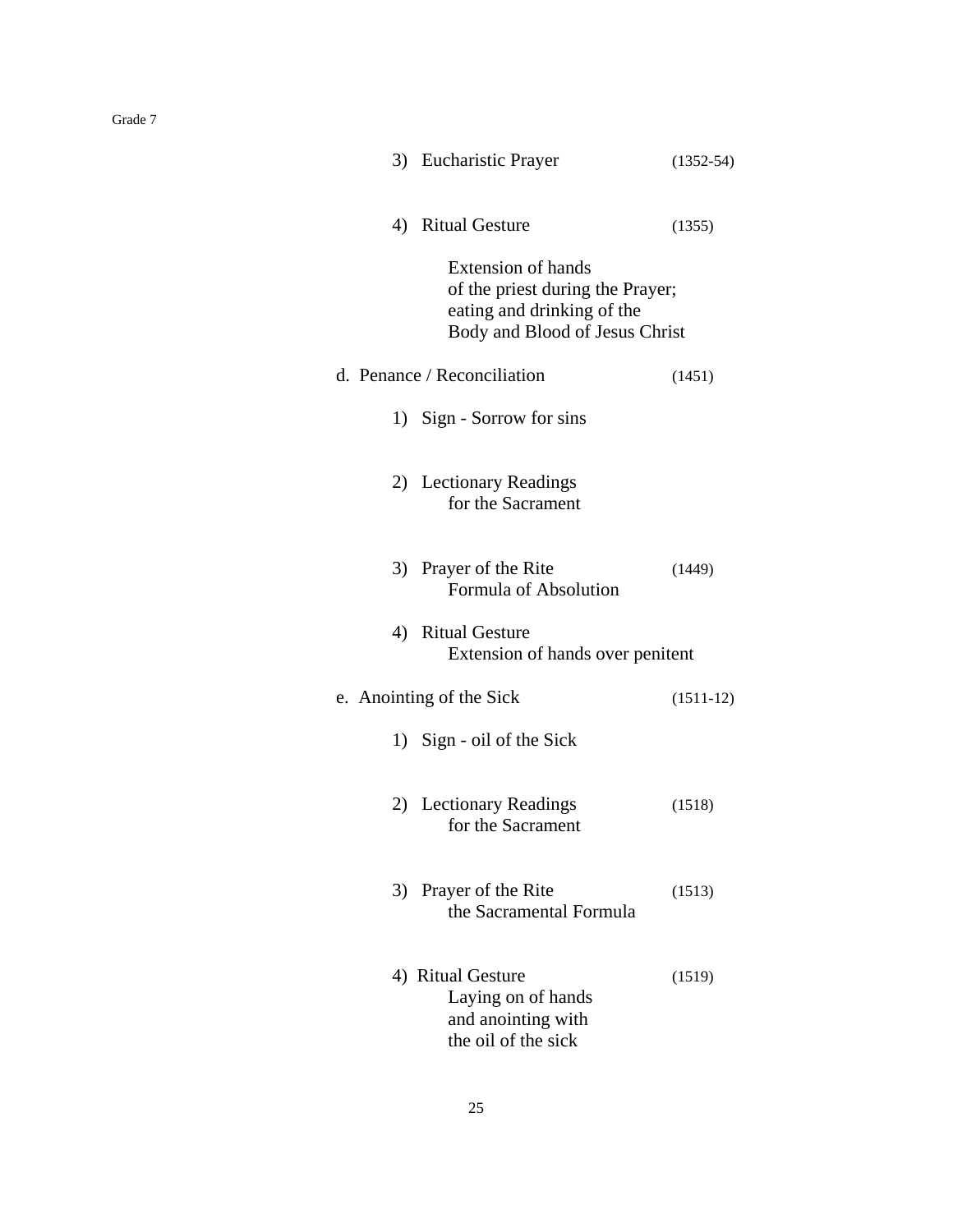| f. Holy Orders                                            |                                                        | (1538, 1554, 1556, 1573)                                                            |                          |
|-----------------------------------------------------------|--------------------------------------------------------|-------------------------------------------------------------------------------------|--------------------------|
| 1) Sign - laying on of hands<br>and anointing with chrism |                                                        |                                                                                     |                          |
|                                                           | 2) Lectionary Readings<br>for the Sacrament            |                                                                                     |                          |
|                                                           | 3) Prayer of Consecration<br>proper to each ordination |                                                                                     |                          |
|                                                           |                                                        | a) Bishop                                                                           | (1541, 1586)             |
|                                                           |                                                        | b) Priest                                                                           | (1542)                   |
|                                                           |                                                        | c) Deacon                                                                           | (1543)                   |
|                                                           | 4) Ritual Gesture                                      |                                                                                     |                          |
| a) Bishop<br>Laying on of hands and<br>anointing of head  |                                                        |                                                                                     |                          |
|                                                           |                                                        | b) Priest<br>Laying on of hands and<br>anointing of palms<br>with the oil of chrism |                          |
|                                                           | $\mathbf{c})$                                          | Deacon<br>Laying on of hands                                                        |                          |
| g. Matrimony                                              |                                                        |                                                                                     | (1602, 1613, 1617, 1621) |
|                                                           |                                                        | 1) Sign - exchange of vows/<br><b>Matrimonial consent</b>                           | $(1623, 1625-27)$        |
| 2)                                                        |                                                        | <b>Lectionary Readings</b><br>for the Sacrament                                     |                          |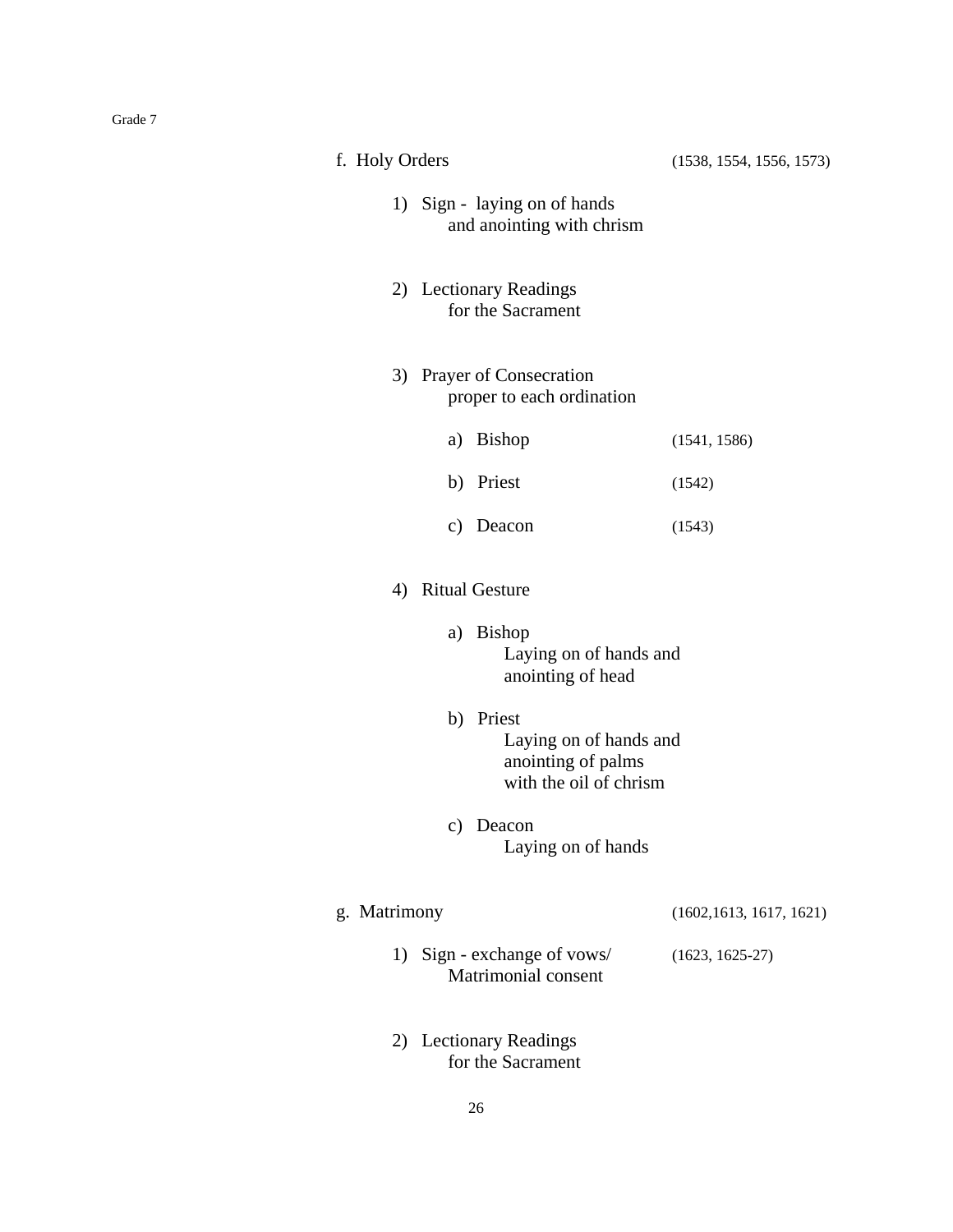|    | <b>Nuptial Blessing</b>                                                                                                                                                            |                   |
|----|------------------------------------------------------------------------------------------------------------------------------------------------------------------------------------|-------------------|
|    | 4) Ritual Gesture                                                                                                                                                                  |                   |
|    | Joining of hands and<br>Exchange of vows                                                                                                                                           |                   |
| D. | <b>SUNDAY</b>                                                                                                                                                                      | (1167, 1193)      |
|    | This day calls to mind the Passion, Resurrection,<br>and glory of the Lord Jesus Christ.                                                                                           |                   |
|    | Pre-eminent day for the liturgical assembly.                                                                                                                                       |                   |
|    | It is the foundation of the liturgical year.                                                                                                                                       |                   |
| E. | <b>LITURGY OF THE HOURS</b>                                                                                                                                                        | (1174, 1196)      |
|    | All the hours of the day are made holy<br>by the faithful gathering to praise God.                                                                                                 |                   |
|    | This is the Apublic prayer of the Church. $\omega$                                                                                                                                 |                   |
| F. | LITURGICAL YEAR                                                                                                                                                                    | $(1167-68, 1194)$ |
|    | The brilliance of the Resurrection fills the<br>whole year and transfigures it by the liturgy.                                                                                     |                   |
|    | 1. The liturgical year unfolds the whole mystery<br>of Christ from his Incarnation through his<br>Ascension to Pentecost.                                                          |                   |
|    | 2. The celebration of days in honor of Mary and<br>the saints recognize, as models, those<br>faithful people who responded to the call<br>of God and stand as intercessors for us. | $(1172-73)$       |

3) Prayer of the Rite (1630)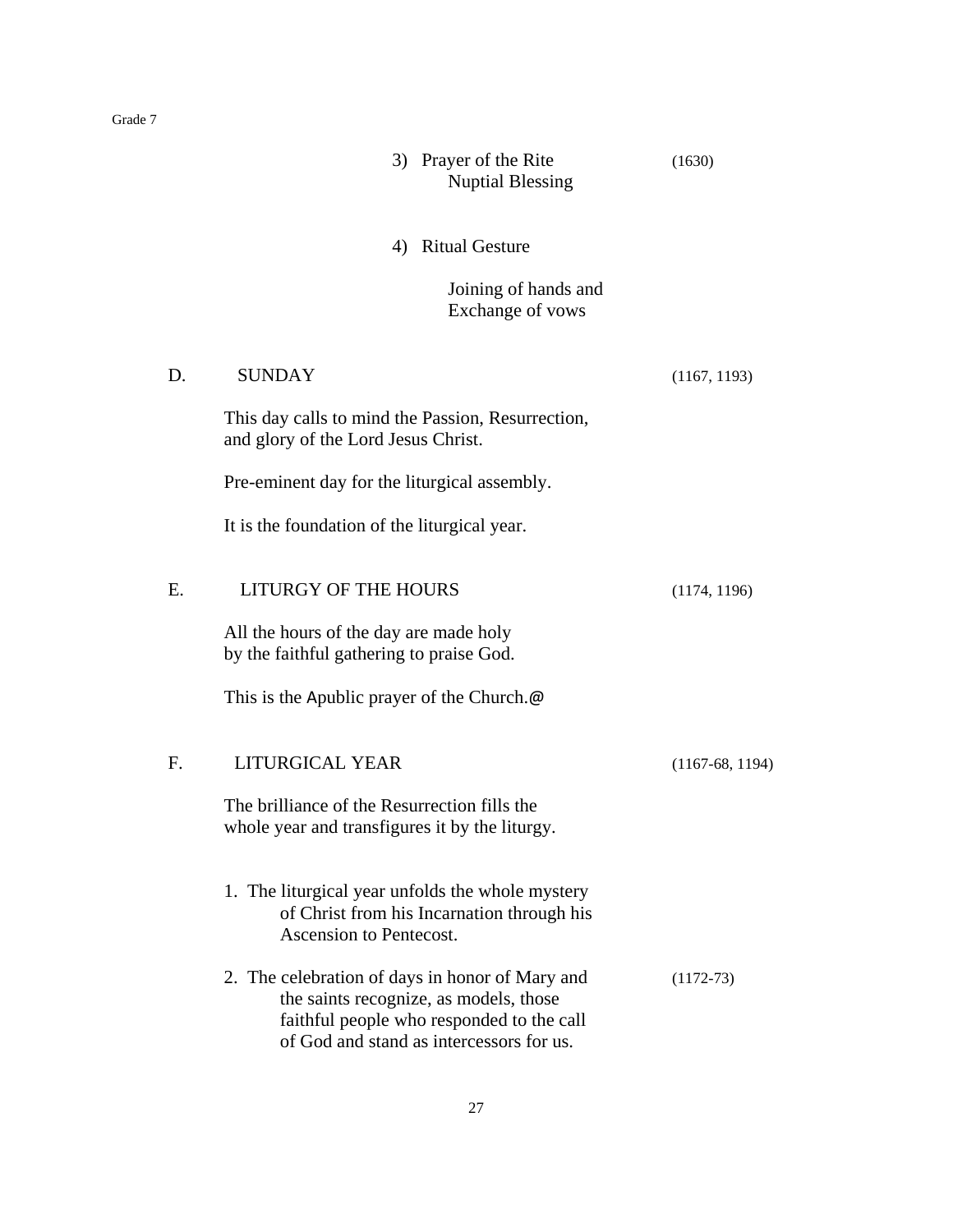| гис |  |
|-----|--|
|-----|--|

(Other than the references to the Catechism, the following information can be found in the Book of Blessings, The Liturgical Press, Minnesota, 1989.)

- 1. All of God=s work is a blessing. (1079) 2. Jesus Christ is the supreme blessing given to us. 2. In the liturgy the divine blessing (1082)
- 3. The celebration of blessings holds a privileged place among all the sacramentals.

is revealed and communicated.

- a. Blessings lead the faithful to praise God.
- b. Blessings can sanctify various situations and events in the lives of the faithful.
- 4. Celebration of a blessing
	- a. First part Proclamation of the Word of God
	- b. Second part Praise of God=s goodness and petition for his help.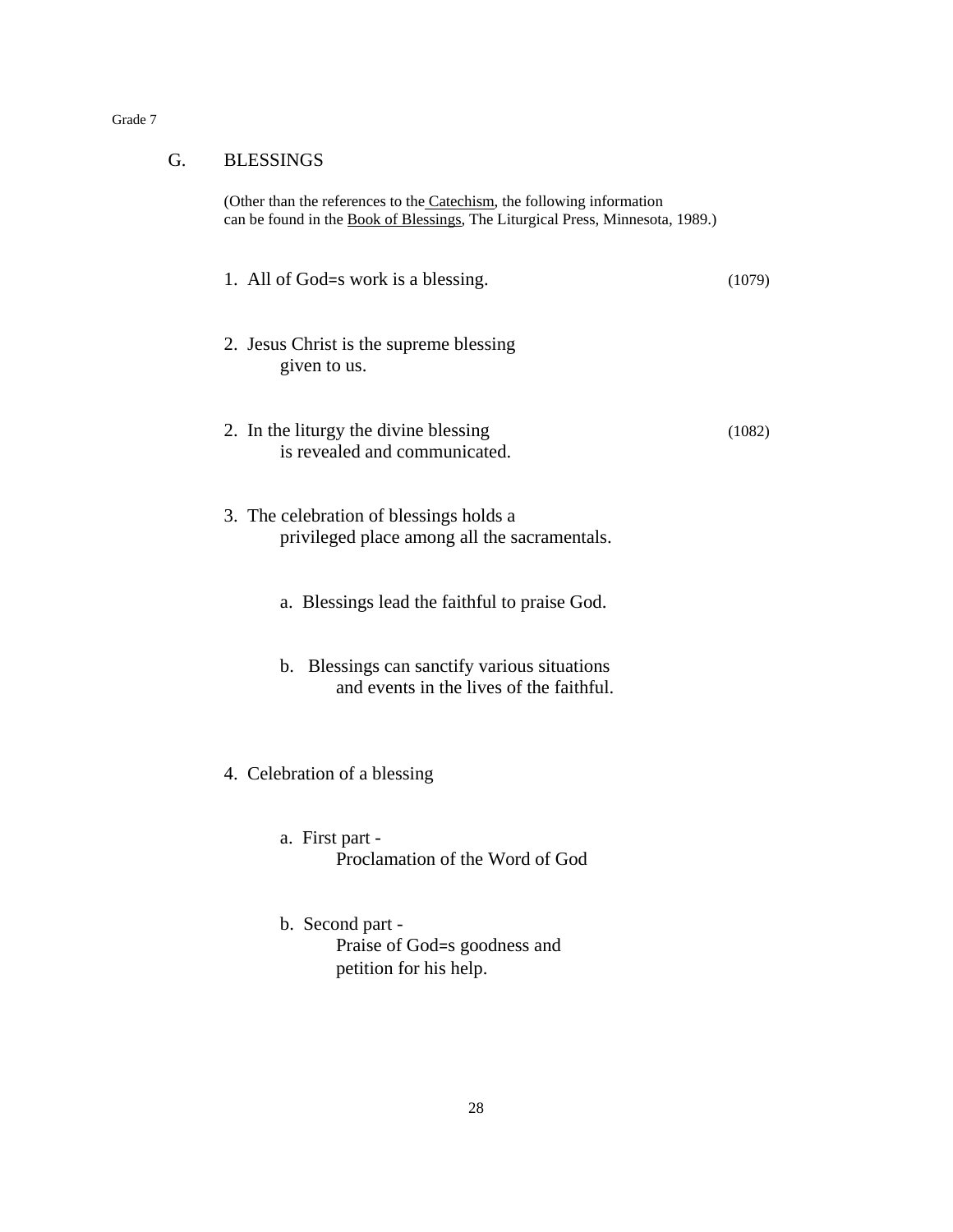- 5. Types of blessings
	- a. Blessings pertaining to persons
	- b. Blessings related to buildings and to various forms of human activity
	- c. Blessings of objects used in Churches or in the liturgy or popular devotions
	- d. Blessings of articles meant to foster devotion of the Christian people
	- e. Blessings related to feasts and seasons
	- f. Blessings for various needs and occasions
- 6. To BLESS is to uncover the presence of God in our daily lives so we can respond to him and give him praise and thanks.
- 7. Sunday is to the week what the Liturgy of the Hours is to the day and the Liturgical Seasons are to the year.

#### **III. PRAYER**

A. DEFINITION (2559-65, 2697)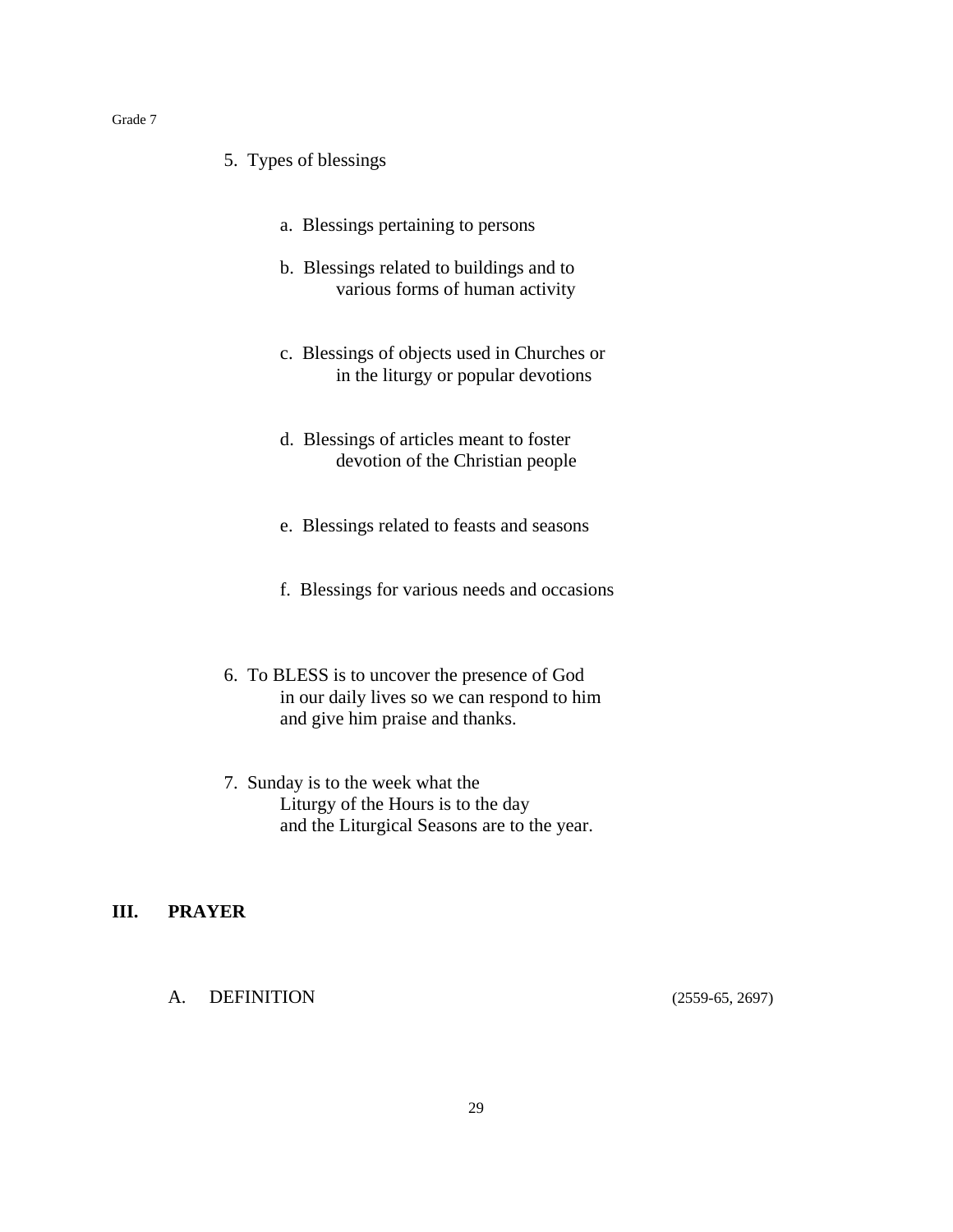#### B. THE EUCHARISTIC PRAYER

This prayer has its roots in the *berakah*, a Jewish prayer of blessing.

- 1. This is the pattern of all our Eucharistic Prayers
	- a. Name and praise God
	- b. Remember the saving acts of God in salvation history
	- c. Intercede that these mysteries become present now through the calling upon (invocation) of the Holy Spirit
	- d. Give thanks that it has been accomplished through Christ and the Spirit

#### 2. Eucharistic Prayer II

a. The *Preface* (1352)

We give thanks to the Father, through Christ and in the Holy Spirit for all his works: creation, redemption, and sanctification.

b. The *Epiclesis* (1353)

The Church asks the Father to send the Holy Spirit on the bread and wine so that by his power they may become the Body and Blood of Christ and that those who take part in it may be one body and one spirit.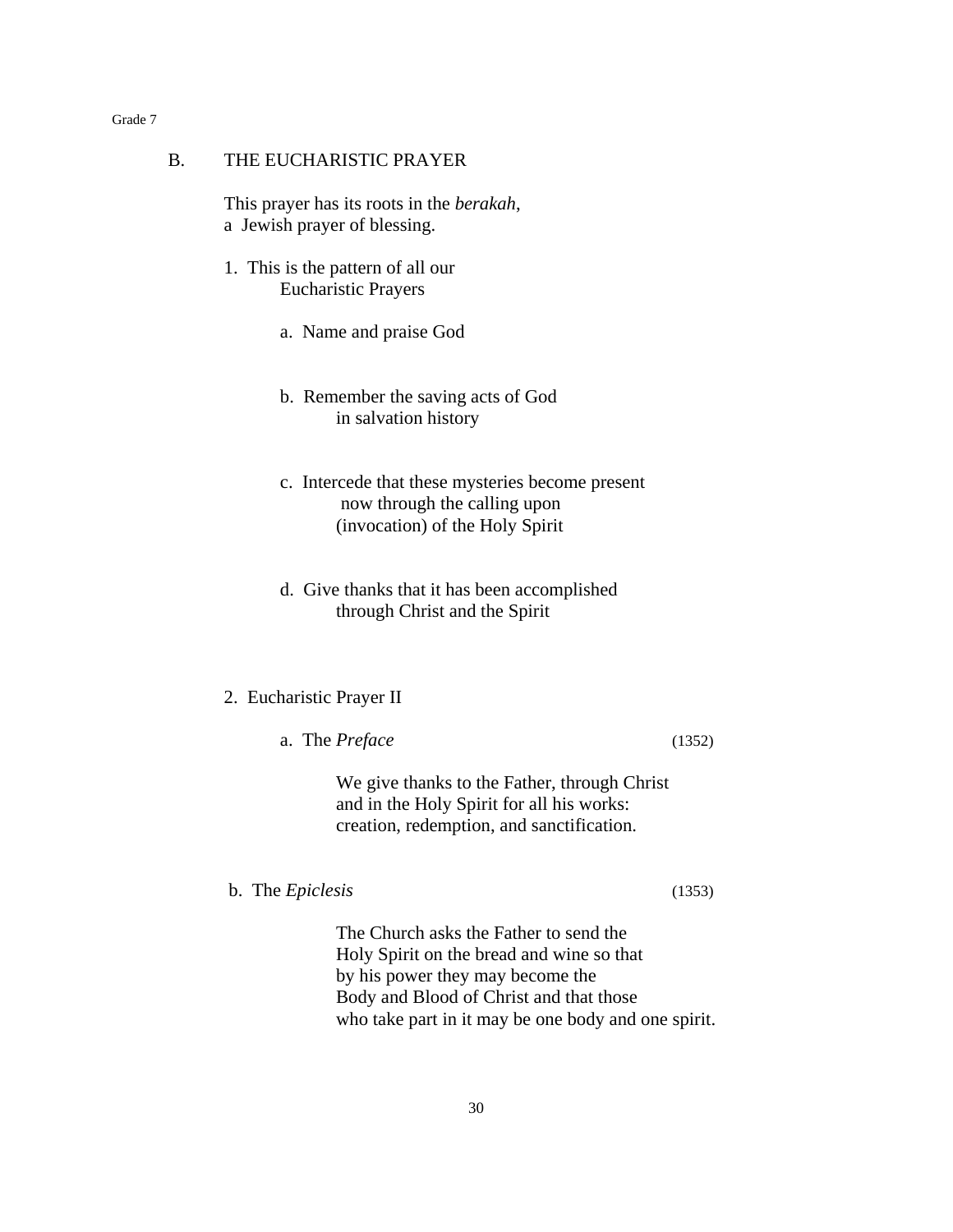|                 | c. The <i>Institution Narrative</i>                                                                                                                                                | (1353)            |
|-----------------|------------------------------------------------------------------------------------------------------------------------------------------------------------------------------------|-------------------|
|                 | The power of the words, the<br>action of Christ, and the power of the<br>Holy Spirit make sacramentally<br>present Christ=s body and blood<br>under the species of bread and wine. |                   |
|                 | d. The Anamnesis                                                                                                                                                                   | (1354)            |
|                 | The Church recalls the Passion,<br><b>Resurrection of Christ Jesus and</b><br>presents to the Father the offering of<br>his Son which reconciles us with him.                      |                   |
|                 | e. The Intercessions                                                                                                                                                               | (1354)            |
|                 | The Church indicates that the Eucharist<br>is celebrated with the whole Church<br>in heaven and on earth.                                                                          |                   |
| $\mathcal{C}$ . | <b>KINDS</b>                                                                                                                                                                       |                   |
|                 | 1. Lectio<br>God speaks to us in his WORD                                                                                                                                          | (2700)            |
|                 | 2. Our response                                                                                                                                                                    | (2702)            |
|                 | a. Vocal                                                                                                                                                                           | (2704, 2722)      |
|                 | b. Meditation                                                                                                                                                                      | $(2705-08, 2723)$ |
|                 | c. Contemplation                                                                                                                                                                   | $(2709-19, 2724)$ |
|                 |                                                                                                                                                                                    |                   |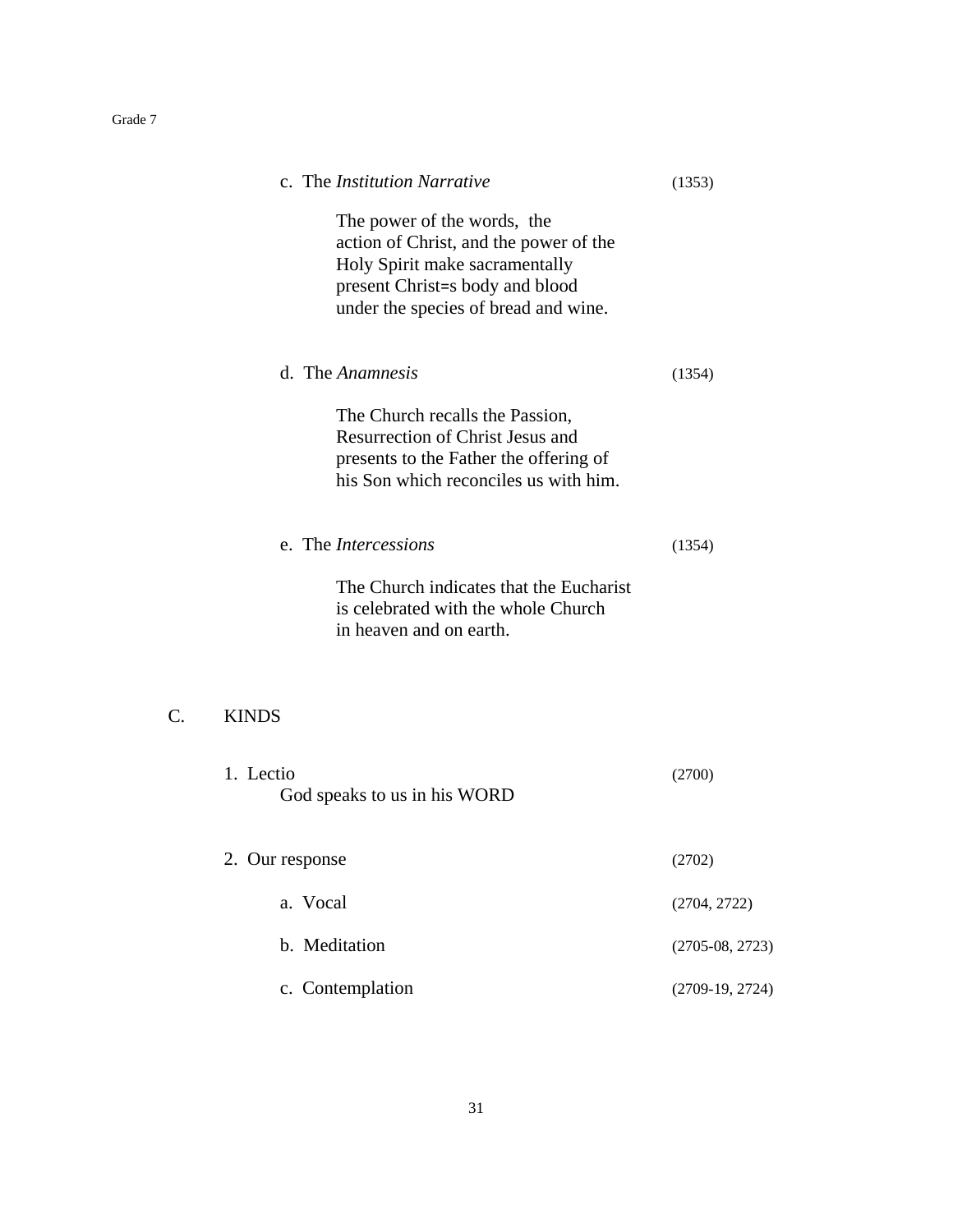### C. PURPOSES

| 1. Adoration    | (2628)      |
|-----------------|-------------|
| 2. Thanksgiving | $(2637-38)$ |
| 3. Petition     | (2629)      |
| 4. Contrition   | (2631)      |

# D. OTHER FORMS (See Prayer Appendix)

- 1. Guided Meditation
- 2. Shared Prayer

#### **IV. MARY**

| А. | <b>BLESSEDNESS OF MARY</b>                                                                                                                                                                                                                               | $(BYM #51-56)$         |
|----|----------------------------------------------------------------------------------------------------------------------------------------------------------------------------------------------------------------------------------------------------------|------------------------|
|    | 1. Mary emphasized in Scripture as "Blessed@                                                                                                                                                                                                             | Lk. 1:42               |
|    | 2. Dogma of the Immaculate Conception<br>focuses on Mary as full of grace, as<br>"preserved free from all stain of original sin"<br>from the moment of her conception                                                                                    | Lk. 11:27-28           |
|    | 3. The Immaculate Conception prepared<br>Mary for her greatest privilege:<br>Motherhood of Jesus, the Savior.                                                                                                                                            | $(490-93)$             |
|    | 4. The dogma of the Assumption<br>focuses on Mary=s participation in her<br>Son=s Resurrection and anticipates<br>the resurrection of other Christians.<br>It is the oldest liturgical feast of Mary in<br>the Church dating to about the fifth century. | BYM #57-61, (966, 974) |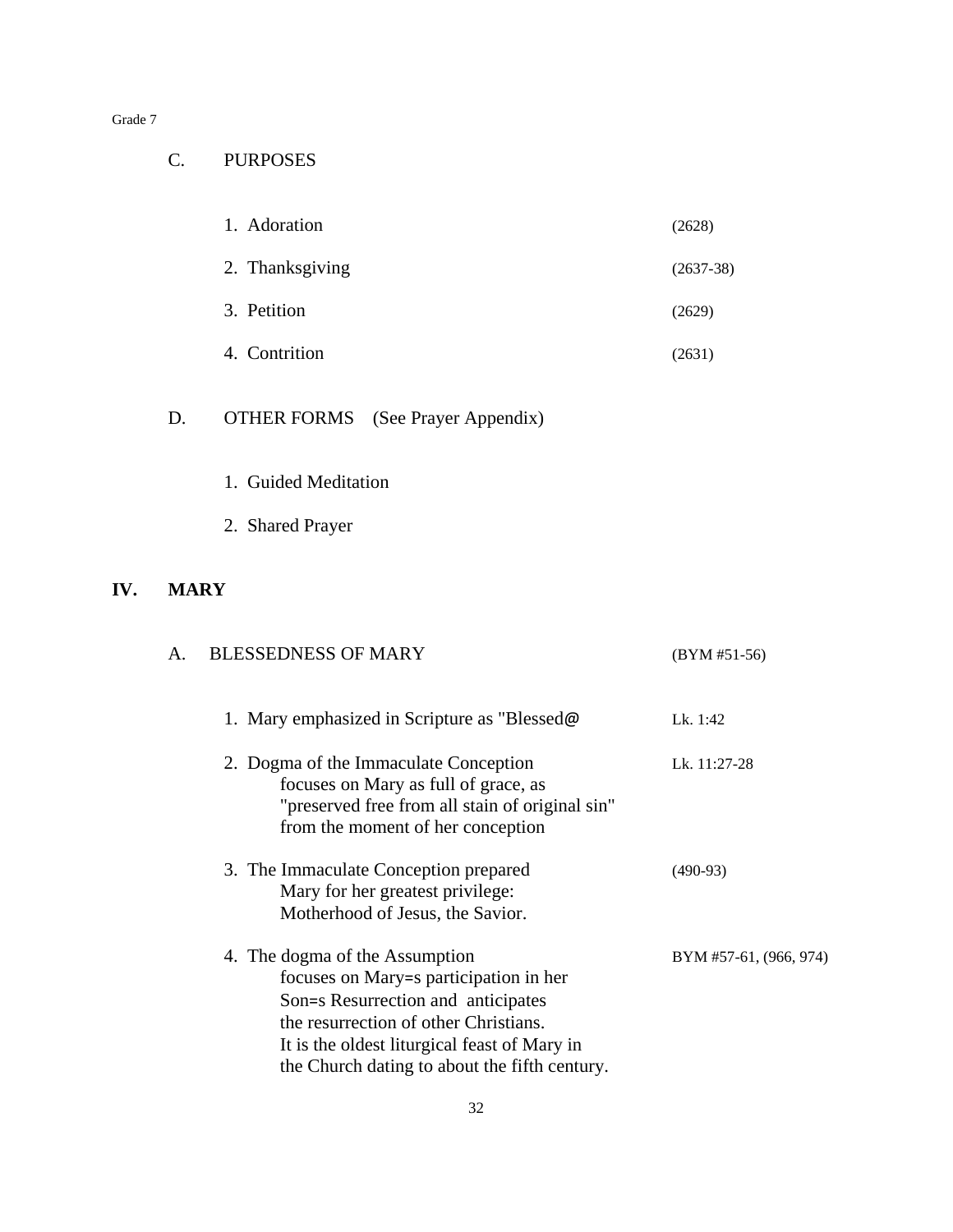# B. MOTHER OF GOD Lk. 1:26-38, (BYM #62- 64), (485, 495, 509, 723) 1. Defined at the Council of Ephesus in 431 A.D. 2. Mary's role in the Church flows from her union with her Son, Jesus the Christ 3. Mary continues to bring us the gifts of salvation (969, 975) as our intercessor before God

#### C. DAYS IN HONOR OF MARY

#### **February 2: Purification of Mary/Presentation of the Lord**

Mary and Joseph presented the newborn Jesus at the Temple, according to Jewish law, forty days after his birth. They sacrificed a pair of turtledoves, according to the custom of the poor. At the temple, they met Simeon, a man whom God had promised would not die until he saw the Savior. Upon seeing Jesus, Simeon prayed, "Lord, now let your servant go in peace; your word has been fulfilled" (Luke 2:29). Simeon also prophesied to Mary, "A sword will pierce your soul, that the thoughts of many hearts may be revealed" (Luke 2:34-35). The presentation of Jesus in the temple is the Fourth Joyful Mystery of the Rosary.

#### **February 11 Memorial of Our Lady of Lourdes**

Mary appeared to a fourteen-year old girl named Bernadette Soubirous on February 11, 1858 in Lourdes, France. Our Lady appeared dressed in white with a blue sash, yellow roses at her feet and a rosary in her hand. Mary appeared eighteen times to Bernadette. The Lady told her many things among them that, although Bernadette would not find happiness in this life, she would find it in Heaven. She told her to pray for sinners and to do penance. The Blessed Mother told Bernadette to have a chapel built at the site where she appeared and that processions were to be held. When Bernadette asked the Lady what her name was, she said, AI am the Immaculate Conception.@ Through Bernadette, the Blessed Mother called sinners to a change in heart, to reach out and care for the sick, the poor, and those who had lost hope. Each year millions of people make their way through the mountainous country of southeastern France to the shrine at Lourdes. They come to ask Jesus through the intercession of his Mother for a cure of their body or soul.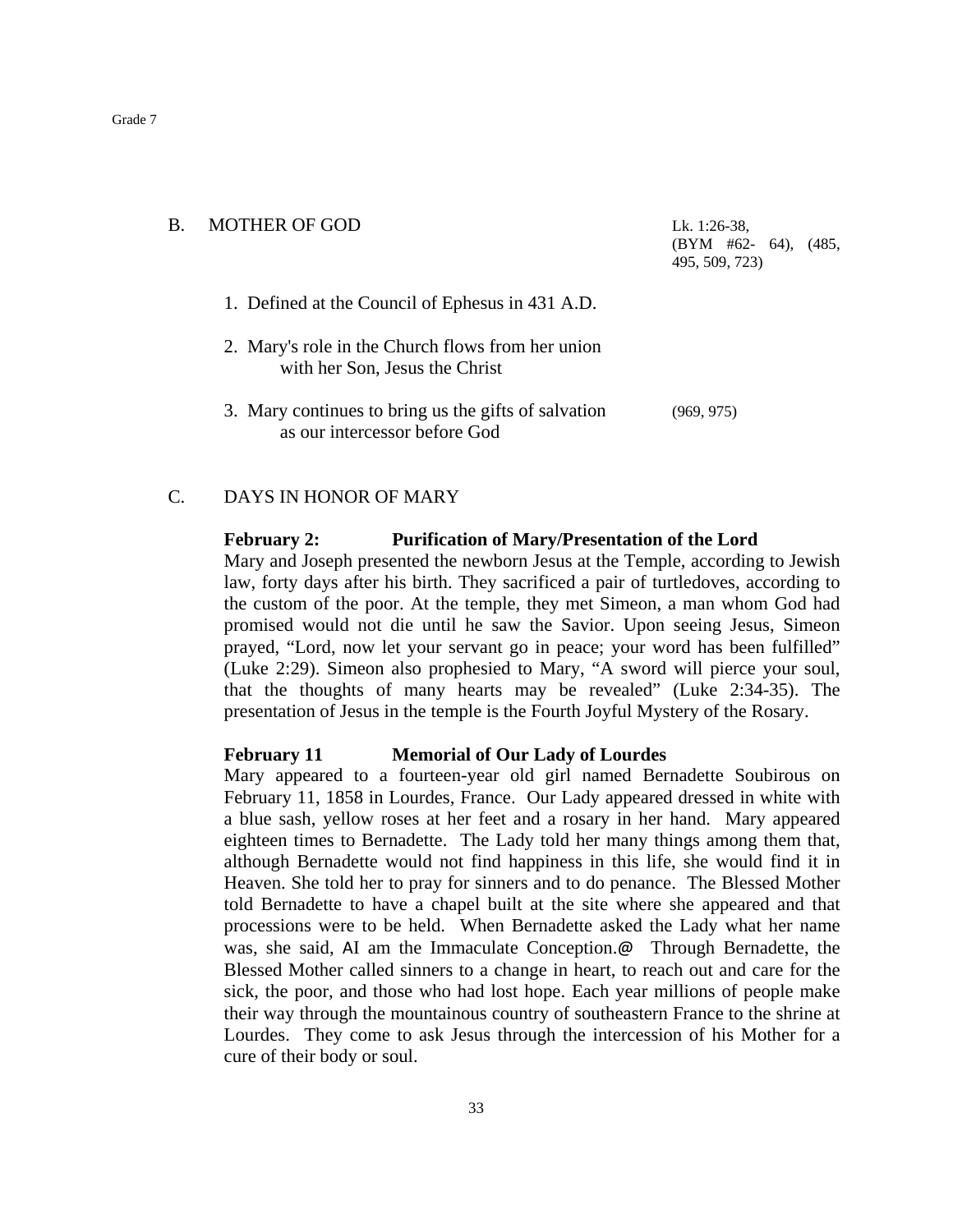#### **March 25 Solemnity of the Annunciation**

The Annunciation is the feast commemorating the appearance of the Angel Gabriel to Mary. The angel told her that she had been chosen to be the Mother of Jesus Christ, the Son of the Most High God. Mary, through the power of the Holy Spirit, became the Mother of Jesus.

#### **May 31 Feast of the Visitation** Luke 1:39-56

The Presentation of Mary is a unique feast day. Although the event is not in the Bible, we learn from other sources that Mary's parents, Ann and Joachim, offered Mary to God in the Temple when she was only three years old. We celebrate this event because it helps us to Lord and obeying His will in all things.

#### **May or June Immaculate Heart of Mary**

(Saturday following the Second Sunday after Pentecost)

In the Gospel we read that Mary Atreasured all things in her heart.@

In 1944, Pope Pius XII consecrated the world to the Immaculate Heart of Mary and recommended devotion to Mary=s Immaculate Heart. Although the world was at war when the Pope recommended renewed devotion to Mary, this devotion is not just for times of war but for all times.

#### **July 16 Memorial of Our Lady of Mount Carmel**

Mount Carmel is located on the coast of Israel, north of the city of Haifa. This was the place where the prophet Elijah confronted the pagan prophets of Baal. Around 1154, the Order of Mt. Carmel was founded at this ancient shrine. This contemplative order, called Carmelites, began to celebrate its patronal feast on July 16. According to the tradition of the order, on that day in 1251, Mary appeared to St. Simon Stock, a Carmelite in England. She gave him the brown scapular as a sign of her love and protection. A full scapular is a long piece of cloth worn over a religious habit. Today a scapular may be a medal or two pieces of cloth connected by a cord. Carmelites and others who wear the scapular honor the Blessed Mother by wearing it

#### D. PRAYERS

1. The *Angelus*

(*Queen of Heaven* during the Easter Season)

2. The *Hail, Holy Queen*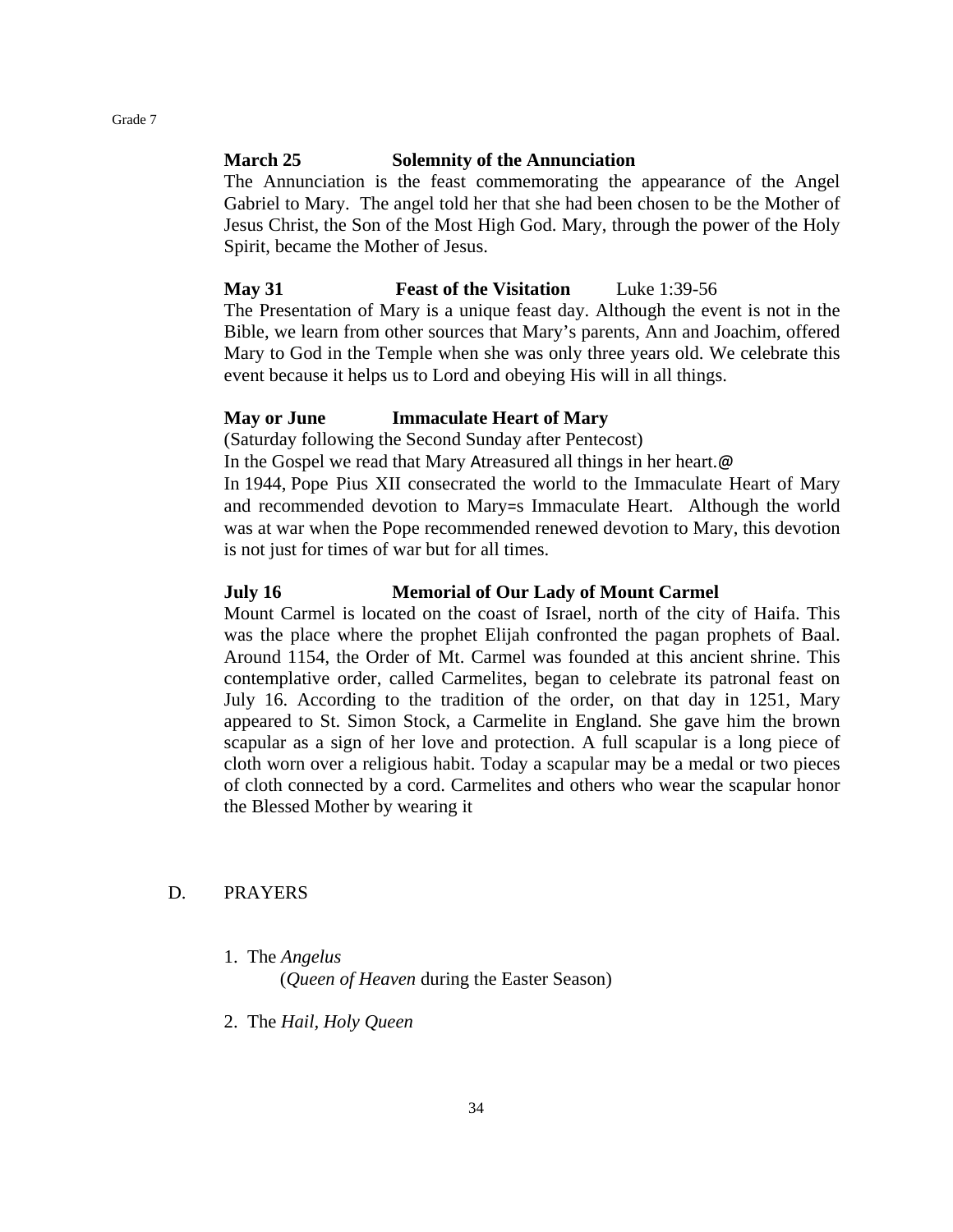#### **V. LITURGICAL YEAR** (1167-71)

#### A. LENT

- 1. Time of preparation for Easter, forty days
- 2. From Ash Wednesday to the Mass of the Lord=s Supper on Holy Thursday
- 3. Liturgical color is purple for penance, repentance, mortification

#### B. HOLY WEEK

1. Palm Sunday Jn. 12:12-19

- 2. Triduum
	- a. Holy Thursday
		- 1) Chrism Mass
			- a) Renewal of Commitment to Priestly Service
			- b) Rites of the Blessing of Oils and Consecrating the Chrism
				- (1) Consecration of the Chrism
				- (2) Blessing of the Oil of Catechumens
				- (3) Blessing of the Oil of the Sick
		- 2) Evening Mass of the Lord=s Supper
			- a) Introductory Rites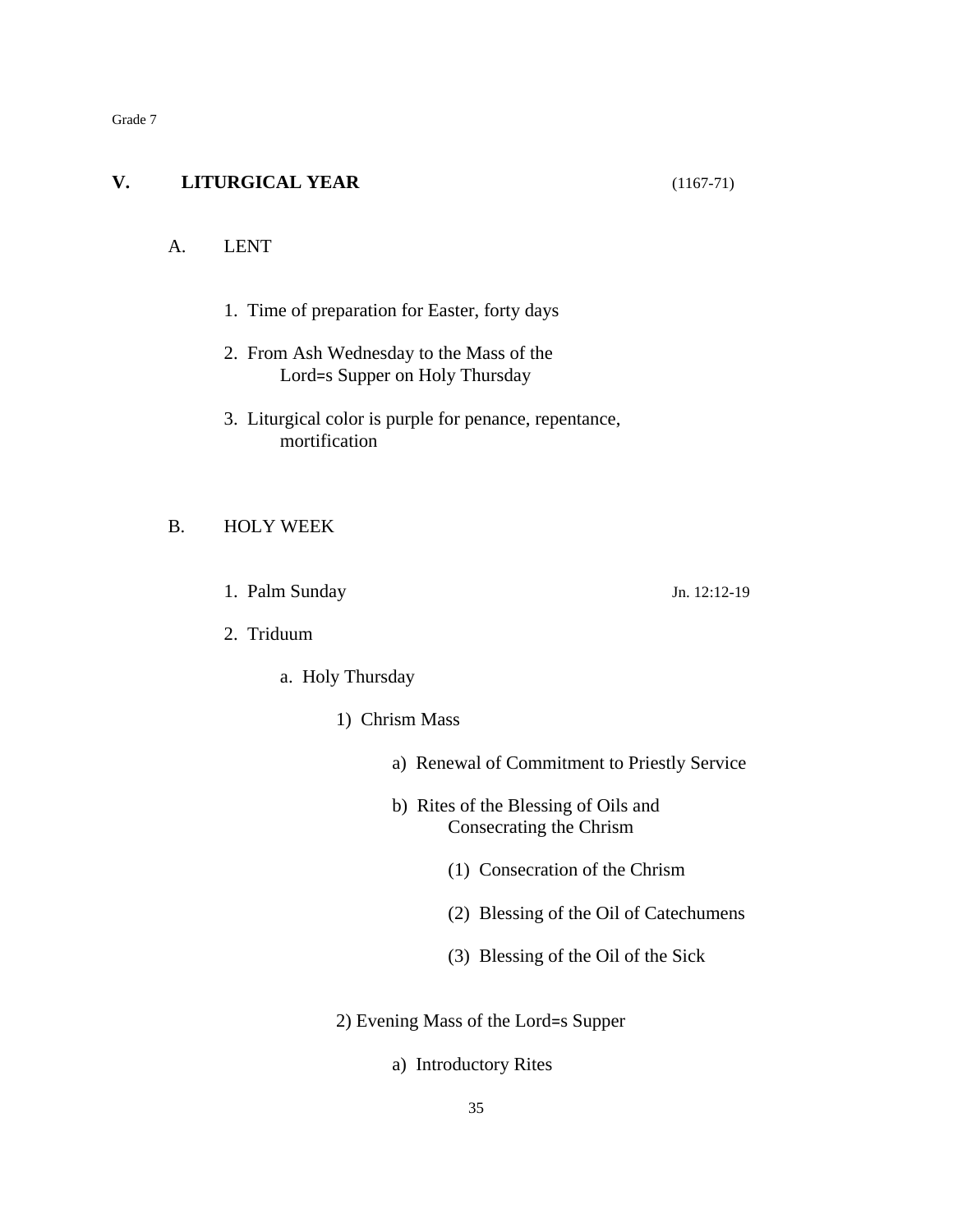- b) Liturgy of the Word
- c) Washing of Feet
- d) Liturgy of the Eucharist
- e) Transfer of the Holy Eucharist
- b. Good Friday

Celebration of the Lord=s Passion Liturgical color is red for Christ=s blood which was shed for us.

- c. Holy Saturday
- d. Easter

Sunset of Holy Saturday to sunset of Easter Sunday

#### C. EASTER SEASON

Sunset of Easter Sunday to sunset of the Solemnity of Pentecost

- 1. Easter Sunday: liturgical color is white for glory, joy, innocence
- 2. Ascension Thursday: liturgical color is white Marks the end of Jesus= earthly appearances
- 3. Pentecost: liturgical color is red for the Holy Spirit
	- a. Fifty days after Easter
	- b. The birthday of the Church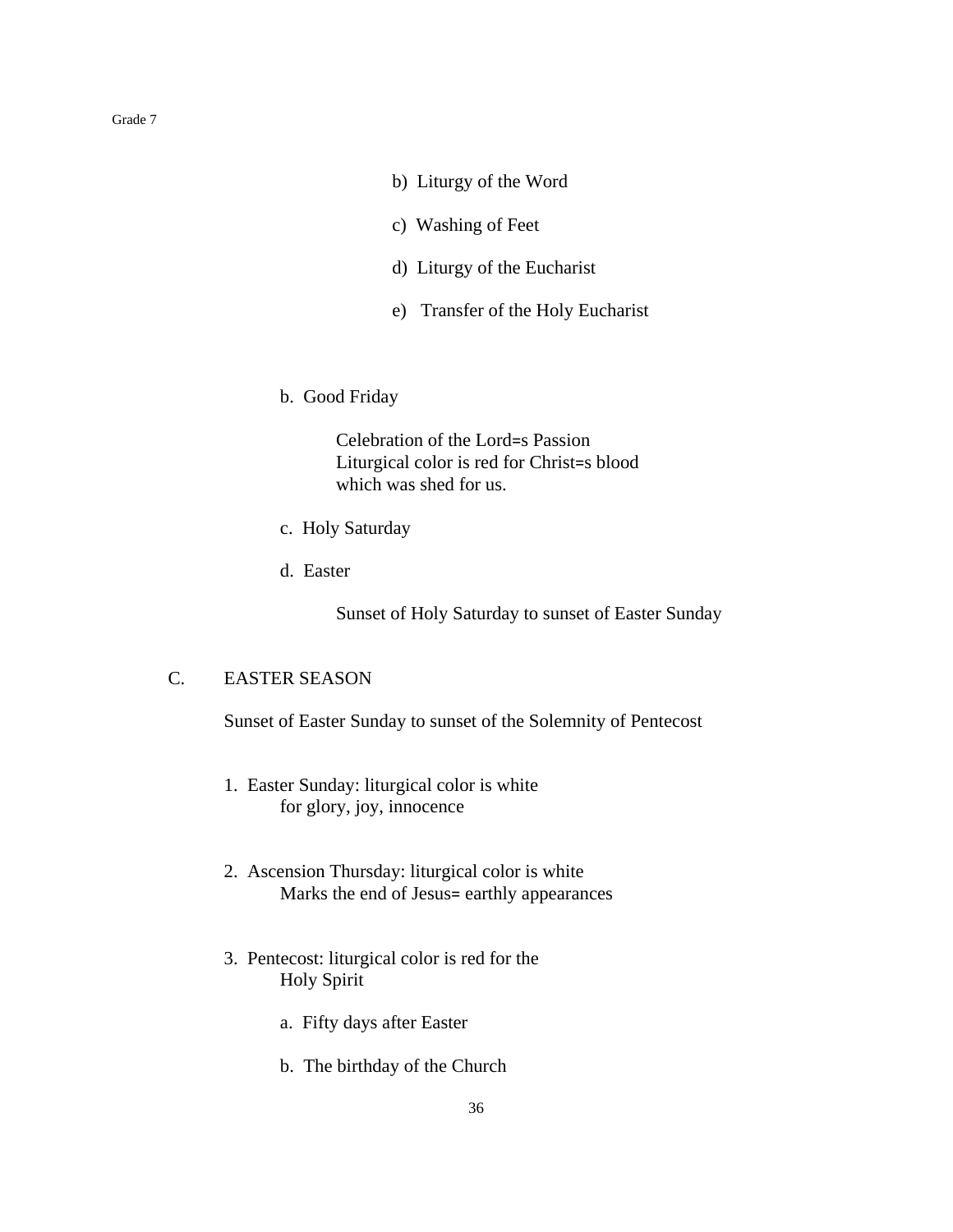#### D. OTHER CELEBRATIONS

- 1. Trinity Sunday Sunday after Pentecost
- 2. Corpus Christi (Body and Blood of Christ) Sunday after Trinity Sunday
- 3. Solemnity of the Sacred Heart Friday after the Second Sunday after Pentecost
- E. ORDINARY TIME: liturgical color is green for hope, growth, life

#### F. SAINTS AND HOLY PEOPLE (1172-73)

#### **April 25: St. Mark the Evangelist**

St. Mark was one of the early disciples of Jesus and the author of the Gospel of Mark. In the first years after the Ascension of Jesus, Mark traveled to Rome with the apostle Peter as an interpreter and wrote down many of Peter's sermons. This formed the basis of Mark's gospel, which he wrote in Greek in order to convert the Gentiles to Christianity. Later, in 49 AD, St. Mark went to North Africa and founded the Church of Alexandria. He became the first bishop there and is considered the founder of Christianity in Africa. In art, St. Mark is symbolized by a winged lion. While we do not know when he died, St. Mark is believed to have been martyred near Alexandria.

#### **May 3: Ss. Philip and James (the Lesser), Apostles**

Philip and James were two of the Twelve Apostles. Philip was from Bethsaida in Galilee, and was called to be a disciple (John 1:43). It was Philip who told Jesus they could not feed five thousand people with just a few loaves and fishes (John 6:7). Tradition holds that Philip helped spread Christianity to Greece and Syria and was likely martyred there. James the Lesser is mentioned very little in the Gospels. However, he wrote the first Christian epistle, the *Epistle of James*, and may have been the first Bishop of Jerusalem.

#### **May 14: St. Matthias, Apostle**

When Judas betrayed Jesus, the Apostles only numbered eleven. After Jesus' Ascension, they sought out another worthy person to take his place. Peter insisted that the new Apostle be a man who had been a disciple from the beginning and had accepted Christ's teaching about the Eucharist. They nominated Matthias and Joseph called Barsabbas. After praying, they cast lots and Matthias was chosen (Acts 1:23-26). Although little else is known about his life, he is thought to have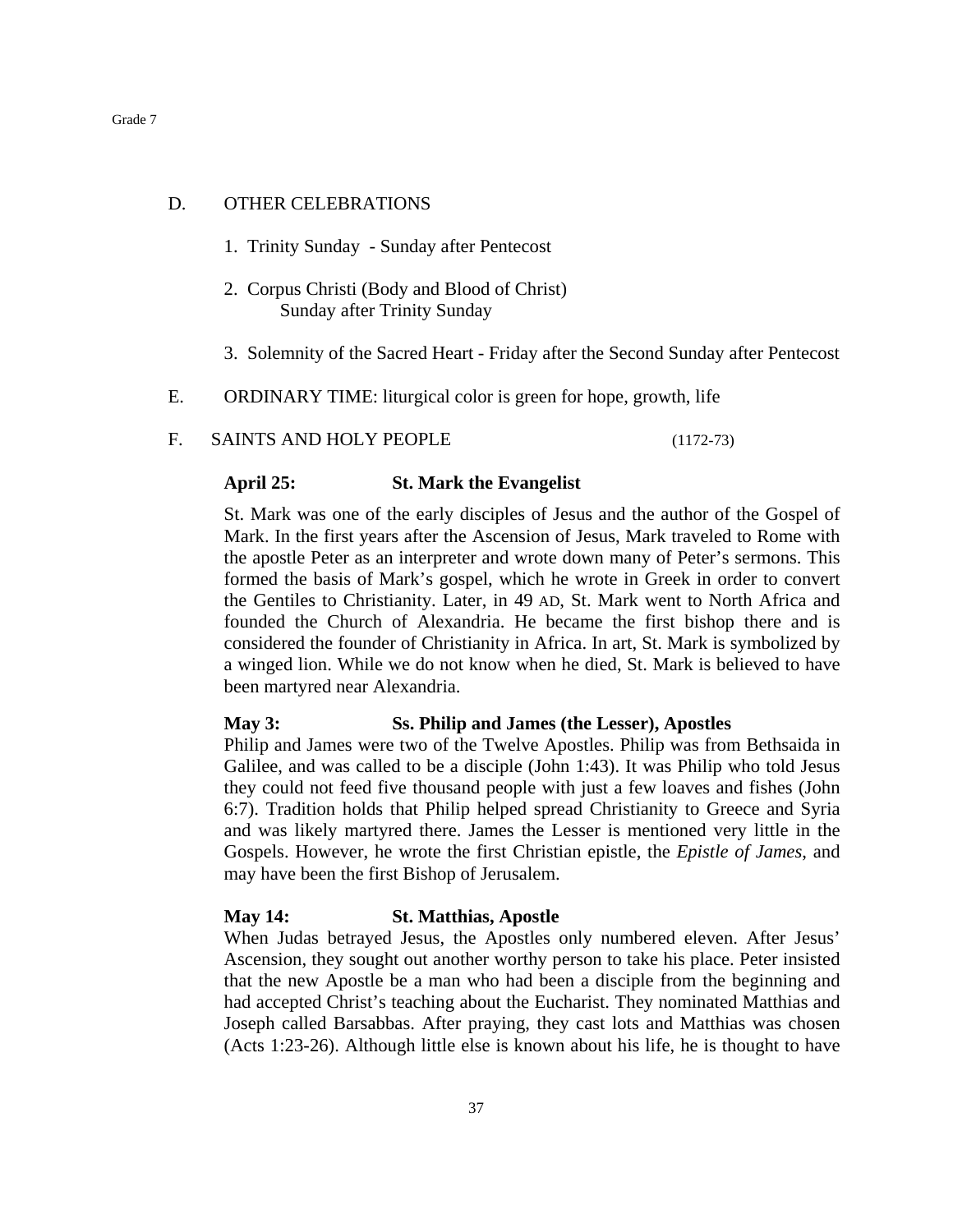spread the Gospel in Judea and later the area where the country of Georgia is now. He was martyred and buried there.

#### **June 29: Ss. Peter and Paul, Apostles**

Sts. Peter and Paul are two of the most important figures in the early Church. Peter, also called Simon Peter, was one of the first disciples of Jesus. He was a fisherman and Jesus called him and his brother Andrew to be fishers of men (Matt. 4:18-19, Mk. 1:16-17). Still, Peter struggled with doubt and feelings of unworthiness. In the Gospel of Matthew, Peter nearly drowns when he tries to walk on water like Jesus (14:28-31). In the Gospel of John, Peter does not want Jesus to wash his feet at the Last Supper (13:2-11). Most famously, he denied being a disciple of Jesus three times after Jesus was arrested. Despite all this, Peter knows Jesus to be the Son of God, and for this reason Jesus says to him "On this rock I will build my Church." In this way, Peter is chosen as the first pope. After the Ascension, Peter focused his evangelization efforts on the Jewish community. He was crucified upside down in Rome around 64AD.

Unlike Peter, Paul was not a firsthand witness to Jesus' life and death. He was from Tarsus and at first, he persecuted the early Christians. Then he met the risen Christ on the road to Damascus and changed his life (Acts 9:1-31, 22:1-22, 26:9- 24). He wrote fourteen books in the New Testament and focused his evangelization efforts on the Gentiles. Paul also helped the early Church work through important issues, such as whether or not to follow the Mosaic laws of the Jews. It is believed he was martyred in Rome shortly before Peter's death in 64AD.

#### **July 3: St. Thomas, Apostle**

St. Thomas was one of the Twelve Apostles and is best known for doubting the risen Jesus. He first appears in the Gospel of John after the death of Lazarus and Thomas expresses his wish to follow Jesus unto death (11:16). However, Thomas has difficulty in believing and understanding all that Jesus says about his future death. Most famously, Thomas refuses to believe some of the other Apostles have seen Jesus resurrected. He says, "Unless I see the nail marks in his hands and put my finger where the nails were, and put my hands into his side, I will not believe." When Jesus appears to Thomas and invites him to touch his wounds, Thomas finally believes (John 20:24-29). After the Ascension, Thomas heads east to spread Christianity. It is known that he made it into Iran, and tradition holds that he made it as far as Kerala, India. He is thought to have been martyred by a spear in 72AD.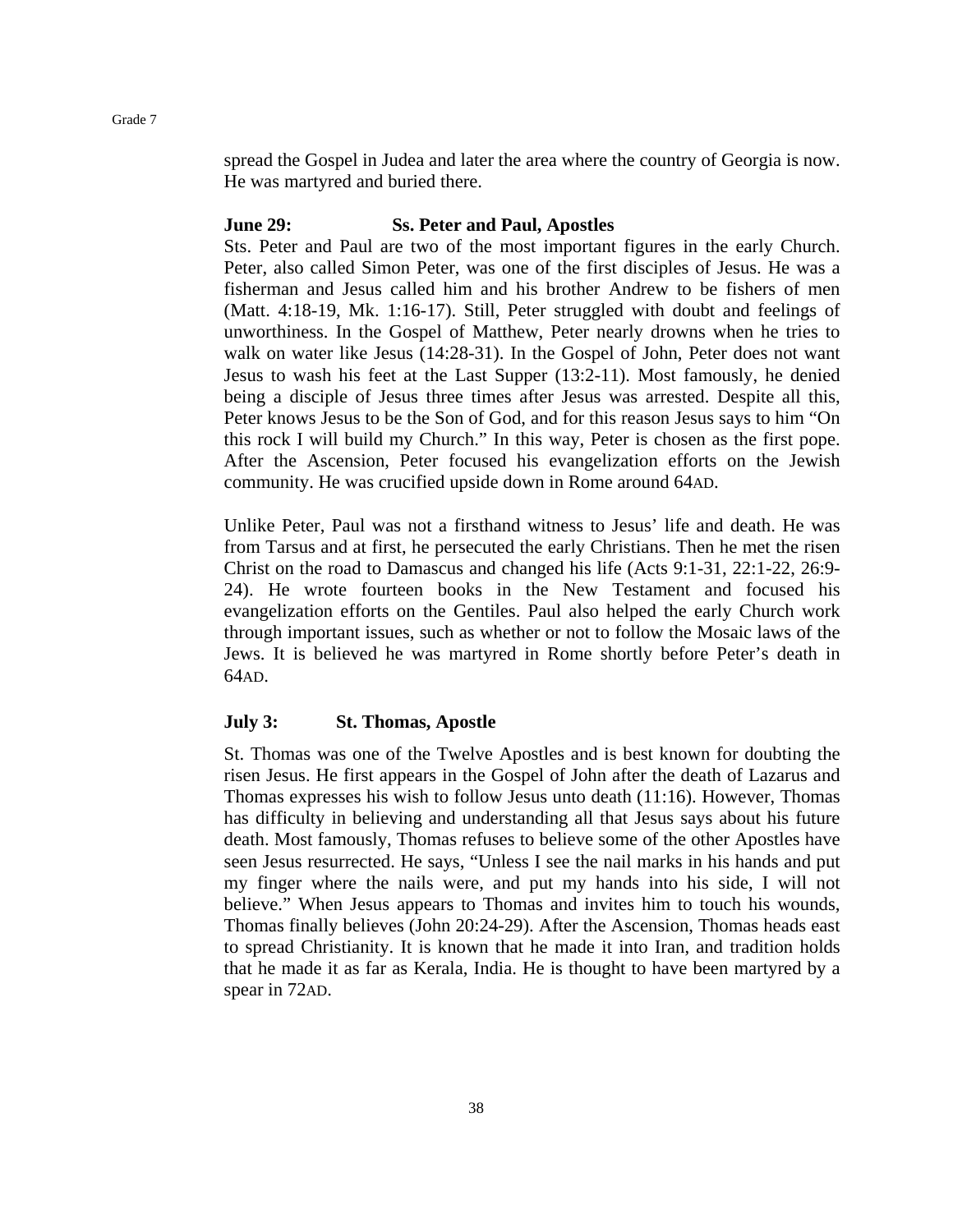#### **July 25: St. James (the Greater), Apostle**

James, son of Zebedee, was one of the Twelve Apostles. He and his brother John joined Jesus early in His ministry. James was a witness to the Transfiguration. From the Gospels, we know that James had a strong personality. He asked to be seated next to Christ in heaven, and earned the nickname Son of Thunder after telling Jesus he would call down fire from heaven on some unwelcoming Samaritans. James put his zeal to good use, possibly spreading the faith all the way to Spain. The famous ancient pilgrim trail called the Way of St. James ends at Santiago de Compostela, where the relics of St. James are kept. He is believed to be the first Apostle to be martyred, around 44AD.

#### **VI. SOCIAL JUSTICE**

*AThe Church=s social teaching is a rich treasure of wisdom about building a just society and living lives of holiness amidst the challenges of modern society.... In this time of widespread violence and diminished respect for human life and dignity in our country and around the world, the Gospel of life and the biblical call to justice need to be proclaimed and shared with new clarity, urgency, and energy.@ Sharing* Catholic Social Teaching *Challenges and Directions,* USCC, 1998, p. 4

#### *Major Themes:*

**Dignity of Work and the Rights of Workers**

**Solidarity of the Human Family**

**Care for God=s Creation**

#### A. AWARENESS OF CARING FOR THOSE WHO SUFFER

- 1. Discuss current legislation that helps the poor and homeless
- 2. Determine ways to help those in need locally, statewide and globally
- 3. Determine ways to better use natural resources
- B. AWARENESS OF THE IMPORTANCE OF WORK